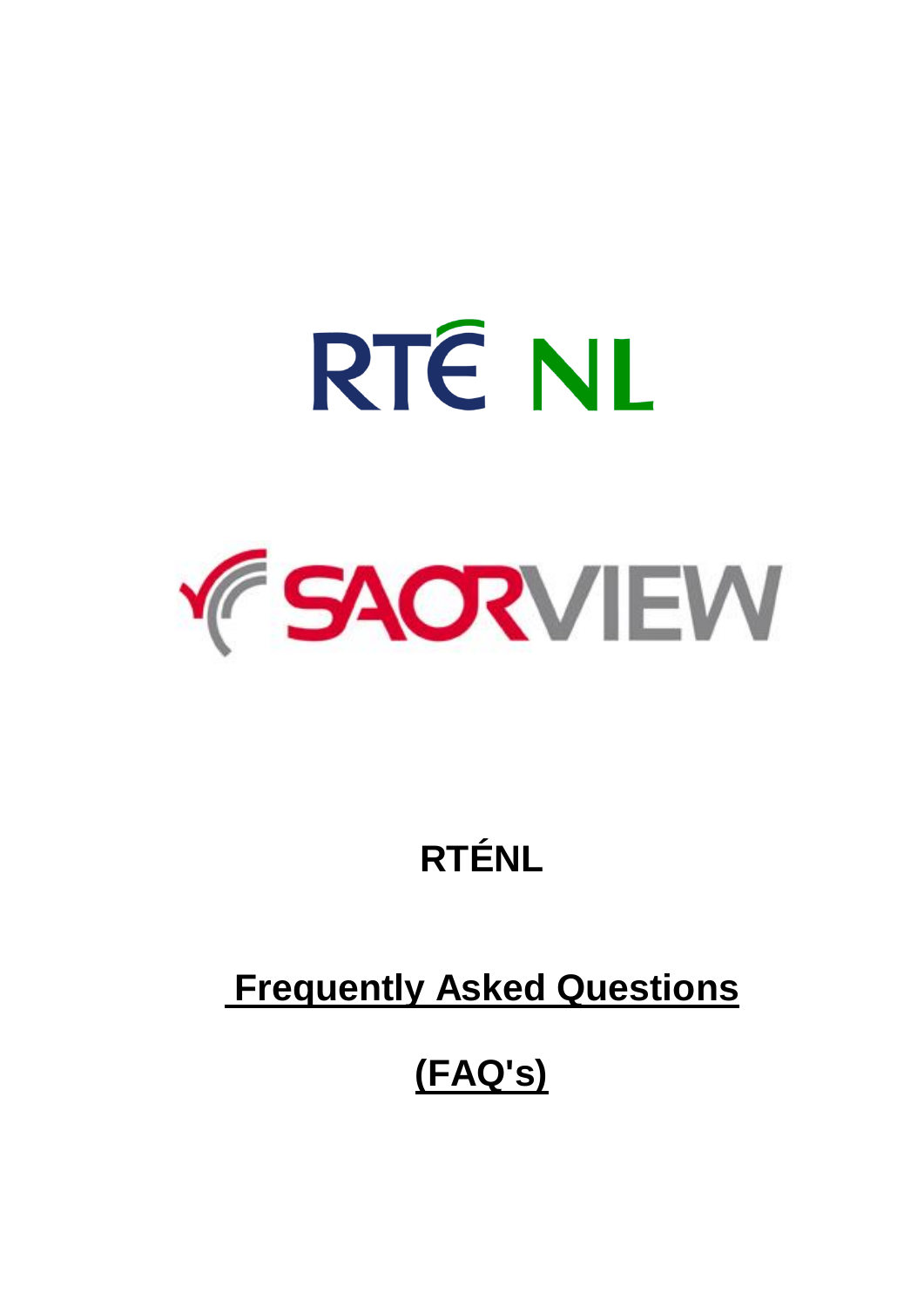



**INDEX** *(Click on heading to go directly to that section & to return to index)*

## <span id="page-1-0"></span>**1. [WHAT IS SAORVIEW ALL ABOUT?](#page-2-0)**

**In Ireland most people receive their TV services in one of the following ways:** 

- through a UHF and / or VHF aerial on the roof or chimney
	- from a satellite dish (e.g. SKY)
- through a TV cable (e.g. UPC, Casey Cablevision)
- through a broadband cable (e.g. Magnet, SMART, UPC)

**This information is about a change that is happening to Irish homes that receive their TV services through a UHF and / or VHF aerial on the roof or chimney of the home.** 

- **1.1 What Is Analogue Terrestrial Television?**
- **1.2 What Is SAORVIEW?**
- **1.3 What Is Analogue Switch Off (ASO)?**
- **1.4 What Is Different In My Home?**

### <span id="page-1-1"></span>**2. [WHEN WILL THINGS HAPPEN?](#page-5-0)**

- **2.1 When Will Analogue Switch Off (ASO) Happen?**
- **2.2 When Will SAORVIEW Be Available?**

## <span id="page-1-2"></span>**3. [WHY IS IT BEING DONE?](#page-6-0)**

- **3.1 Why Is Analogue Being Switched Off?**
- **3.2 Why Was SAORVIEW Selected As The Replacement?**
- **3.3 Why Bother? Most Homes Have Cable, MMDS, IP or Satellite Television.**
- **3.4 Why Is There An Overlap Between The Switch On of SAORVIEW And The** 
	- **Switch Off Of Analogue, A Simulcast Period?**

## <span id="page-1-3"></span>**4. [WHAT ARE THE BENEFITS OF SAORVIEW FOR ME?](#page-8-0)**

- **4.1 What Are The Benefits Of SAORVIEW For Me?**
- **4.2 When Will SAORVIEW Start Showing High Definition (HD) Services?**

## <span id="page-1-4"></span>**5. [DO I HAVE TO DO ANYTHING TO BE READY FOR ANALOGUE SWITCH](#page-9-0)  [OFF \(ASO\)?](#page-9-0)**

## <span id="page-1-5"></span>**6. [WHAT DO I HAVE TO DO TO RECEIVE SAORVIEW?](#page-11-0)**

- **6.1 Stay Calm.**
- **6.2 Check To See If Your Area Is Currently Covered By The SAORVIEW Service.**
- **6.3 Check Your Aerial.**
- **6.4 Sort Out Your Television Set.**

## <span id="page-1-6"></span>**7. [TECHNICAL TV / RECEIVER INFORMATION](#page-13-0)**

- **7.1 Why Does RTÉNL Only Recommend SAORVIEW Approved Receivers?**
- **7.2 What Does SAORVIEW Approved Mean?**
- **7.3 Will Non SAORVIEW Approved Receivers Work?**
- **7.4 I Want To Buy A Receiver That Is Not SAORVIEW Approved What Should I Do?**
- **7.5 Where Can I Get SAORVIEW Approved Receivers?**
	- **7.6 Is There An Easy Way To Identify SAORVIEW Approved Receivers?**
- **7.7 I Have A Digital Television But Am Only Getting Sound. What Is Wrong?**
- **7.8 I Have A Digital Television But Am Only Getting Video/Pictures. What is wrong?**
- **7.9 I Have An MPEG4 Television, Will It Work?**
- **7.10 I Can See Everything Else. Why Can't I See RTÉ Two?**
- **7.11 Will My Digital Satellite Receiver Work?**
- **7.12 Will My Teletext Continue To Work?**
- **7.13 How Do I Connect My Television?**
- **7.14 How Do I Connect My DVD/Blu-Ray Player To My Television?**
- **7.15 How Do I Connect My Personal Video Recorder (PVR)?**
- **7.16 Why Did Ireland Choose MPEG4 over MPEG2?**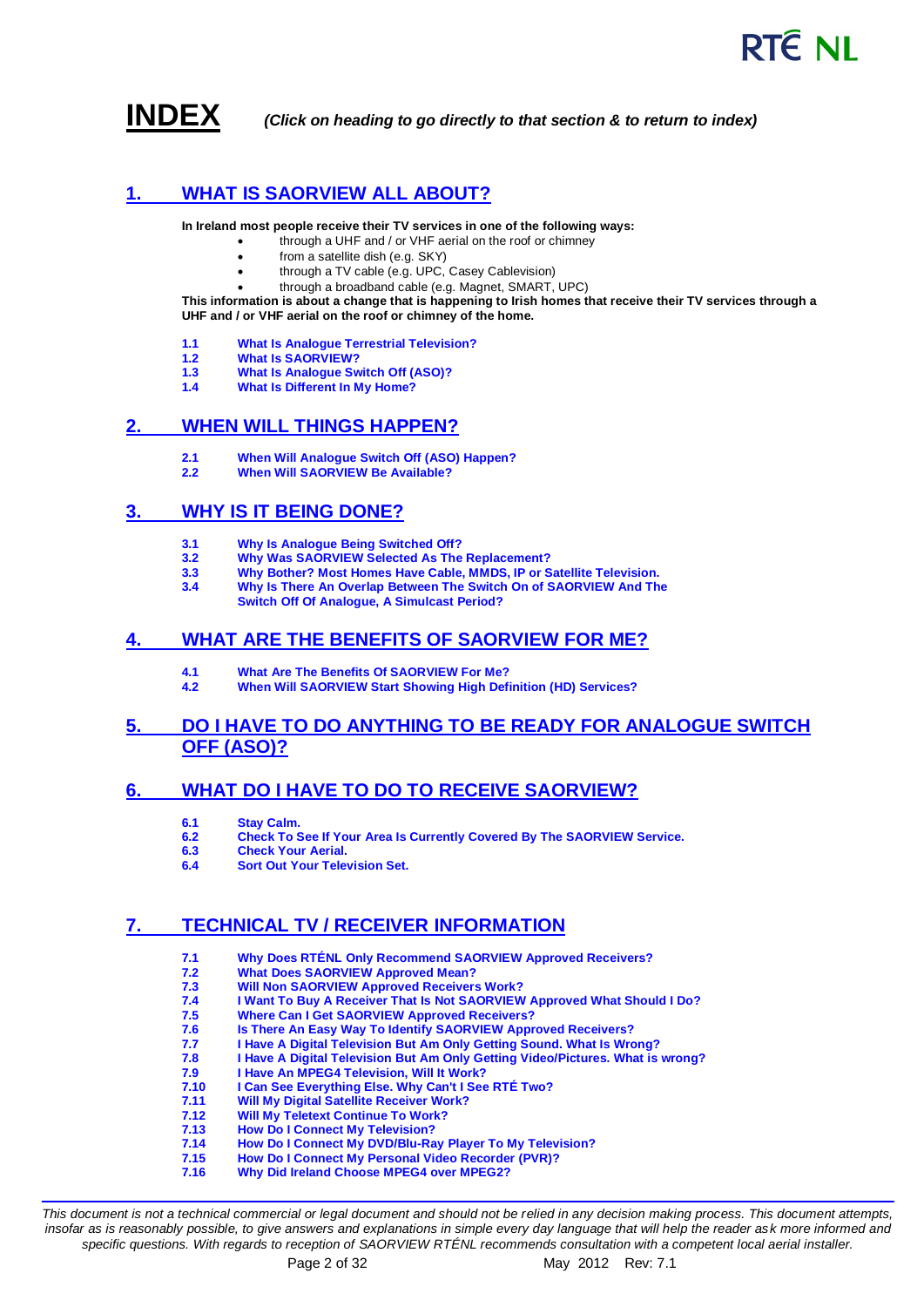# **RTÊ NI**

## <span id="page-2-1"></span>**8. [TECHNICAL AERIAL INFORMATION](#page-19-0)**

- **8.1 Can I Install Or Upgrade My Own Antenna / Aerial?**
- **8.2 Can I Use An Indoor Portable Aerial, Rabbits Ears?**
- **8.3 Can I Put My Aerial In My Attic Rather Than Outside On The Chimney?**
- **8.4 I Live In An Area With A Weak Signal What Should I Do?**

## <span id="page-2-2"></span>**9. [SAORVIEW COVERAGE CHALLENGED AREAS](#page-22-0)**

- **9.1 The 'Coverage Checker' Shows My Area As Not Covered. What Do I Do?**
- **9.2 I Have Has A Local Competent Aerial Installer Look At My Aerial And He/She Has Confirmed That My House Is Not Covered BY SAORVIEW, What Now?**

### <span id="page-2-3"></span>**10. [I LIVE IN NORTHERN IRELAND](#page-24-0)**

- **10.1 Is Northern Ireland Covered By SAORVIEW?**
- **10.2 Why The End Of 2012 Or Early 2013?**
- **10.3 How Can I Check If I Am Covered?**
- **10.4 Are There Any Plans To Increase The Free-To-Air Coverage Of The Irish Free-To-Air Television Services In Northern Ireland?**

## <span id="page-2-4"></span>**11. [IRISH FREE TO AIR TELEVISION SERVICES ON SATELLITE](#page-24-1)**

- **11.1 How Can I Get The Irish Free-To-Air Services (RTÉ One, RTÉ Two, TV3 & TG4) From A Satellite Without A subscription Or Other Pay Service?**
- **11.2 What Services Can I Get From Satellite?**
- **11.3 When Will The Irish Free-To-Air Services (RTÉ One, RTÉ Two, TV3 & TG4) Be Available Free-To-Air From Satellite?**

## <span id="page-2-5"></span>**12. [WHO PAYS AND WHAT DOES IT COST?](#page-26-0)**

- **12.1 In The Future Will I Have To Pay Someone To Continue to Get The Irish Television Services (RTÉ One, RTÉ Two, TV3 & TG4) That I Currently Get for Free?**
- **12.2 Is A Television Licence Still Required When Ireland Moves To Digital?**
- **12.3 Will The Television Licence Cost Increase Because Of the Move To Digital, SAORVIEW?**
- **12.4 This Technology Change Is Being Forced On Us By the European Union And The Government. Who**
- **Is Going To Pay For My Aerial Work And My Set-Top-Box?**
- **12.5 Will There Be A Fund To Help Genuine Hardship Cases? 12.6 Why Isn't, At Least Part Of, The €500 Million That The Government Is Getting For Digital Dividend Used To Help People With The Costs (question 3.1)?**
- **12.7 What Does A Set-Top-Boxes, An integrated Digital TV's, Or Aerial Works, Cost?**

## <span id="page-2-6"></span><span id="page-2-0"></span>**13. [HOW DO I IDENTIFY A COMPETENT LOCAL AERIAL INSTALLER?](#page-29-0)**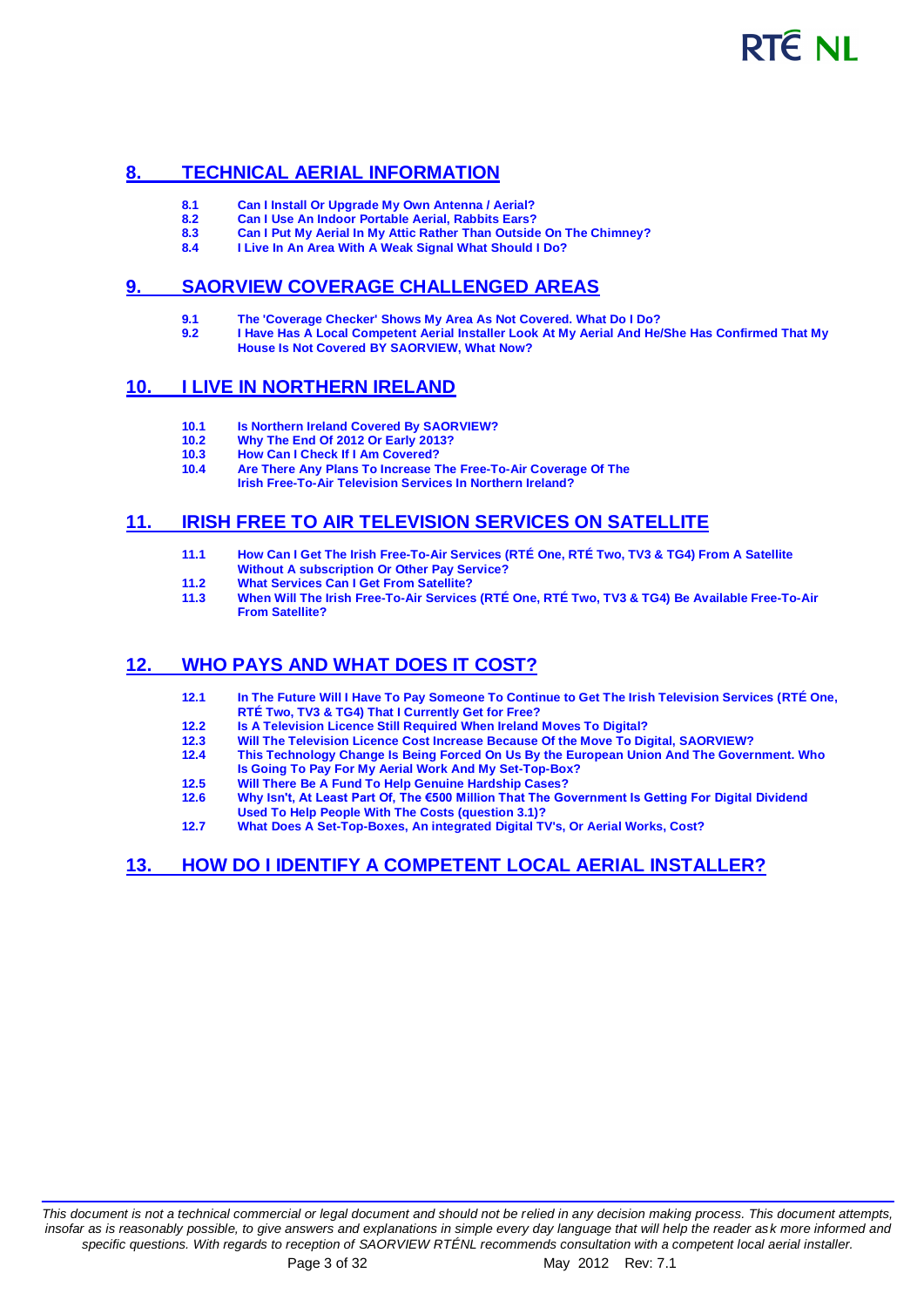# **PTE NIL**

# **1. WHAT [IS SAORVIEW ALL ABOUT?](#page-1-0)**

#### **In Ireland most people receive their TV services in one of the following ways:**

- through a UHF and / or VHF aerial on the roof or chimney
- from a satellite dish (e.g. SKY)
	- through a TV cable (e.g. UPC, Casey Cablevision)
- through a broadband cable (e.g. Magnet, SMART, UPC)

**\_\_\_\_\_\_\_\_\_\_\_\_\_\_\_\_\_\_\_\_\_\_\_\_\_\_\_\_\_\_\_\_\_\_\_\_\_\_\_\_\_\_\_\_\_\_\_\_\_\_\_\_\_\_\_\_\_\_\_\_\_\_\_\_\_\_\_\_\_\_\_\_\_\_\_\_\_\_\_\_\_**

**This information is about a change that is happening to Irish homes that receive their TV services through a UHF and / or VHF aerial on the roof or chimney of the home.** 

- **1.1 What Is Analogue Terrestrial Television?**
- **1.2 What Is SAORVIEW?**
- **1.3 What Is Analogue Switch Off (ASO)?**
- **1.4 What Is Different In My Home?**

#### **1.1 What Is Analogue Terrestrial Television (ATT)?**

Irish Free-To-Air television commenced in the early 1960s and over the last 50 years it has evolved into a four channel system carrying RTÉ One, RTÉ Two, TV3 and TG4 on a Free-to-Air basis.

The analogue signals are transmitted from mountain top structures and antenna systems and are received in the home by an aerial on the rooftop of the home. Some homes where the signals are very strong can receive the services with an aerial in their attic or with an indoor portable aerial, often referred to as 'rabbits ears'.



Analogue Terrestrial Television is received using a suitable aerial system connected to a compatible analogue television.

Analogue Terrestrial Television (ATT) is not satellite, it is not cable, it is not MMDS and it is not IPTV.

#### **1.2 What Is SAORVIEW?**

SAORVIEW is the name given to the Free-To-Air Digital Terrestrial Television (DTT) transmission platform that is the replacing the old Analogue Terrestrial Television system that has been in use in Ireland since the early 1960s and which will be switched off in October 2012.

SAORVIEW is Irelands free Digital television service. No subscriptions, no contracts, just continued access to a variety of free television and other services.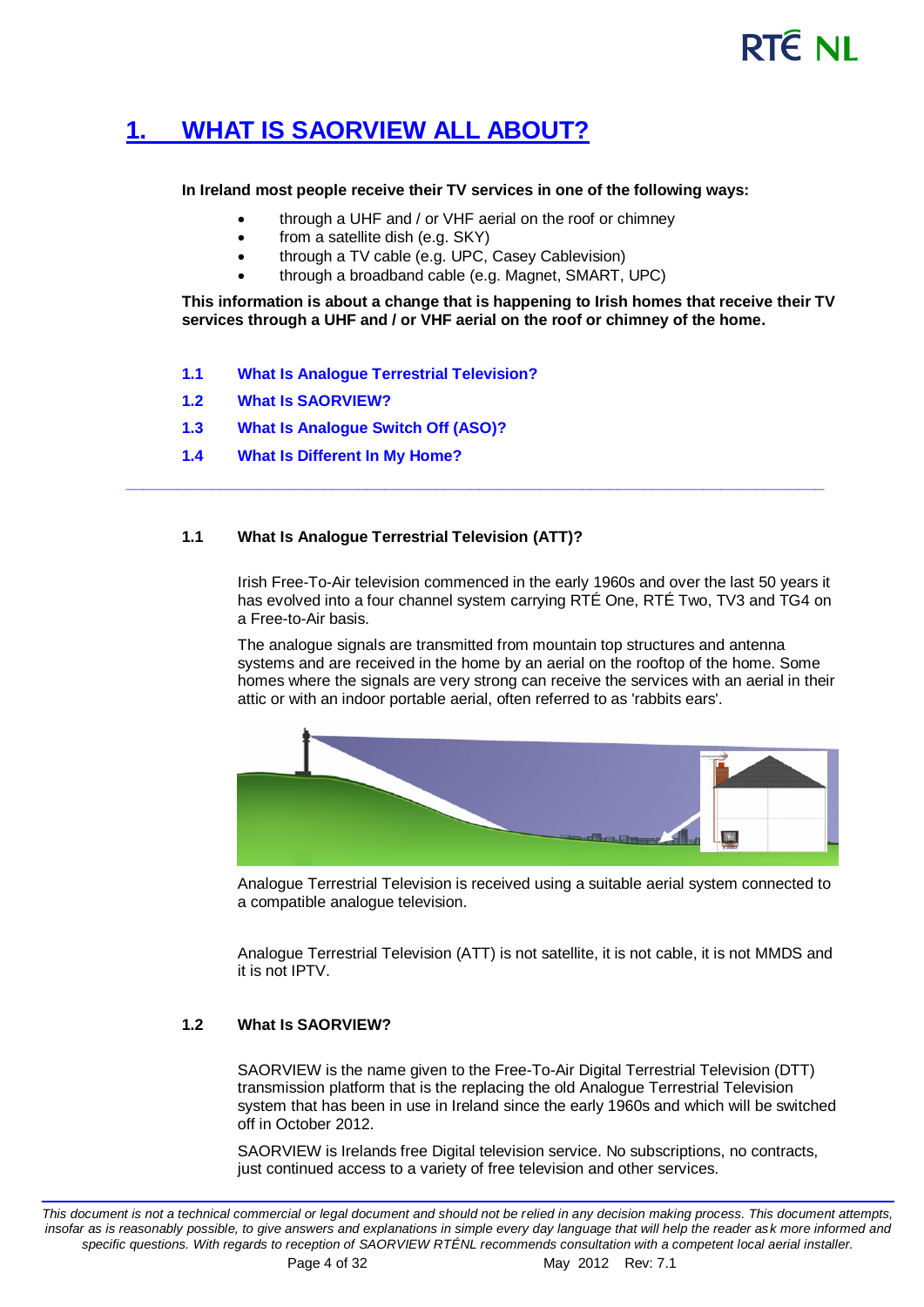# RTE NI



SAORVIEW is received using a suitable aerial system connected to a SAORVIEW digital television, or set-top-box.

The primary purpose for SAORVIEW is to ensure that the Public Service Broadcast television services and other Irish Free-To-Air television services (RTÉ One, RTÉ Two, TV3 & TG4) remain available to the population of Ireland on a Free-To-Air basis after Analogue Terrestrial Television is switched off in October 2012.

In addition to facilitating continuity of Free-To-Air access to the existing four Irish Free-To-Air television services the digital technology used for SAORVIEW facilitates better picture and sound quality for the existing services and capacity for additional services.

SAORVIEW is not satellite, it is not cable, it is not MMDS and it is not IPTV.

#### **1.3 What Is Analogue Switch Off (ASO)?**

The Analogue Terrestrial Television (ATT) transmission system currently used to deliver the four analogue Irish Free-To-Air television services, RTÉ One, RTÉ Two, TV3 and TG4, (described in section 1.1 above) will be switched off on the 24 October 2012 as mandated by the European Union and the Irish Government.

#### **1.4 What Is Different In My Home?**

For the vast majority of homes the only difference is around the television set. Some will use a SAORVIEW approved Set-Top-Box (STB) to convert their existing television and other homes will use SAORVIEW approved integrated Digital TV's (iDTVs).







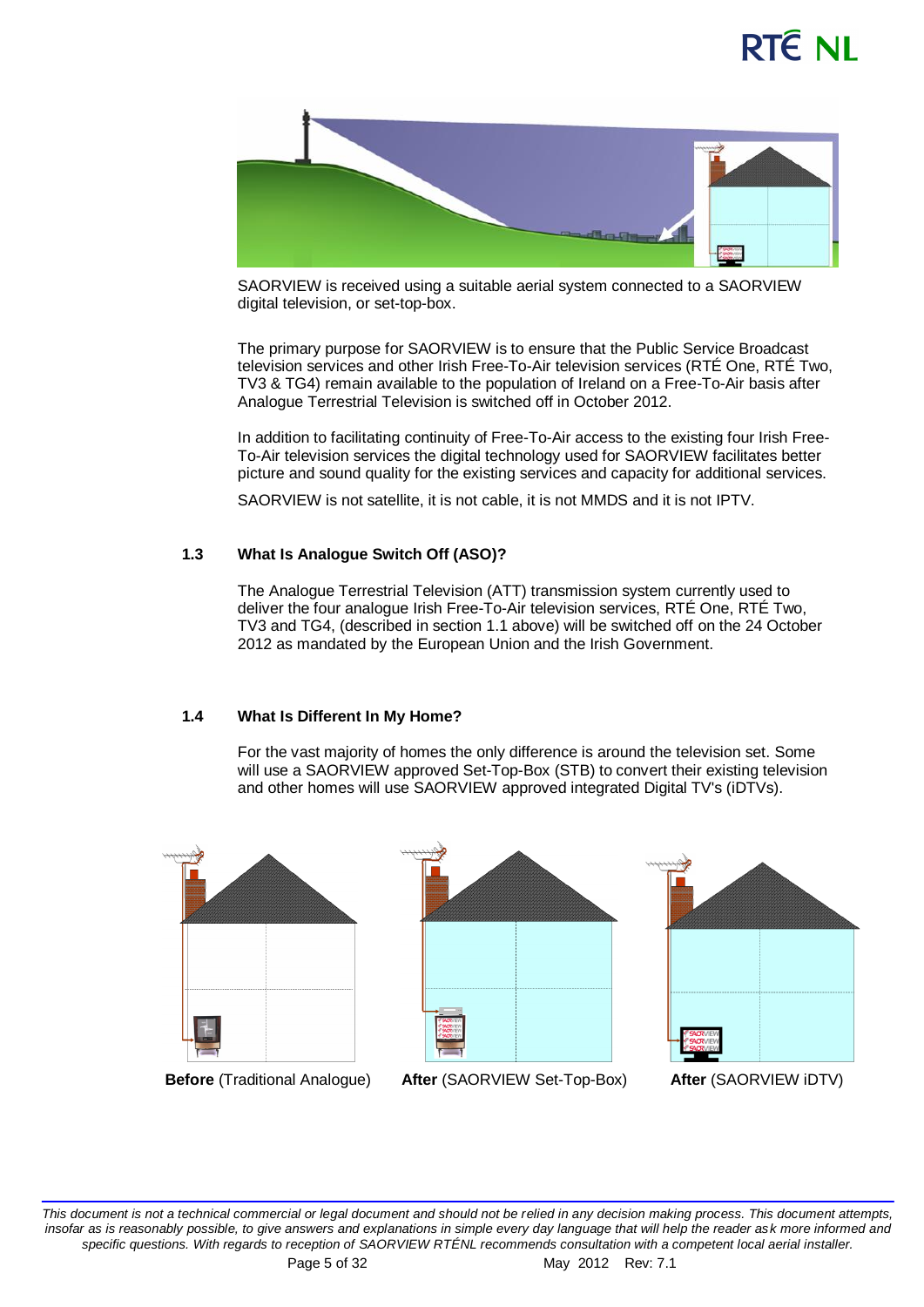# **RTÉ NI**

# <span id="page-5-0"></span>**2. WHEN [WILL THINGS HAPPEN?](#page-1-1)**

### **2.1 When Will Analogue Switch Off (ASO) Happen?**

#### **2.2 When Will SAORVIEW Be Available?**

#### **2.1 When Will Analogue Switch Off (ASO) happen?**

The transmission of Analogue Terrestrial Television (ATT) will cease on the 24 October 2012, as mandated by the European Union and Irish Government.

**\_\_\_\_\_\_\_\_\_\_\_\_\_\_\_\_\_\_\_\_\_\_\_\_\_\_\_\_\_\_\_\_\_\_\_\_\_\_\_\_\_\_\_\_\_\_\_\_\_\_\_\_\_\_\_\_\_\_\_\_\_\_\_\_\_\_\_\_\_\_\_\_\_\_\_\_\_\_\_\_\_**

In the lead up to ASO captions will appear on screen on Analogue Terrestrial Television (ATT) transmissions informing ATT viewers of the impending switch-off of the service and the need to switch to an alternative source of TV (i.e. SAORVIEW).

### 2.2 **When Will SAORVIEW Be Available?**

SAORVIEW is currently available to in excess of 97% of the population of Ireland. SAORVIEW will cover in excess of 98% of the population of Ireland by October 2012.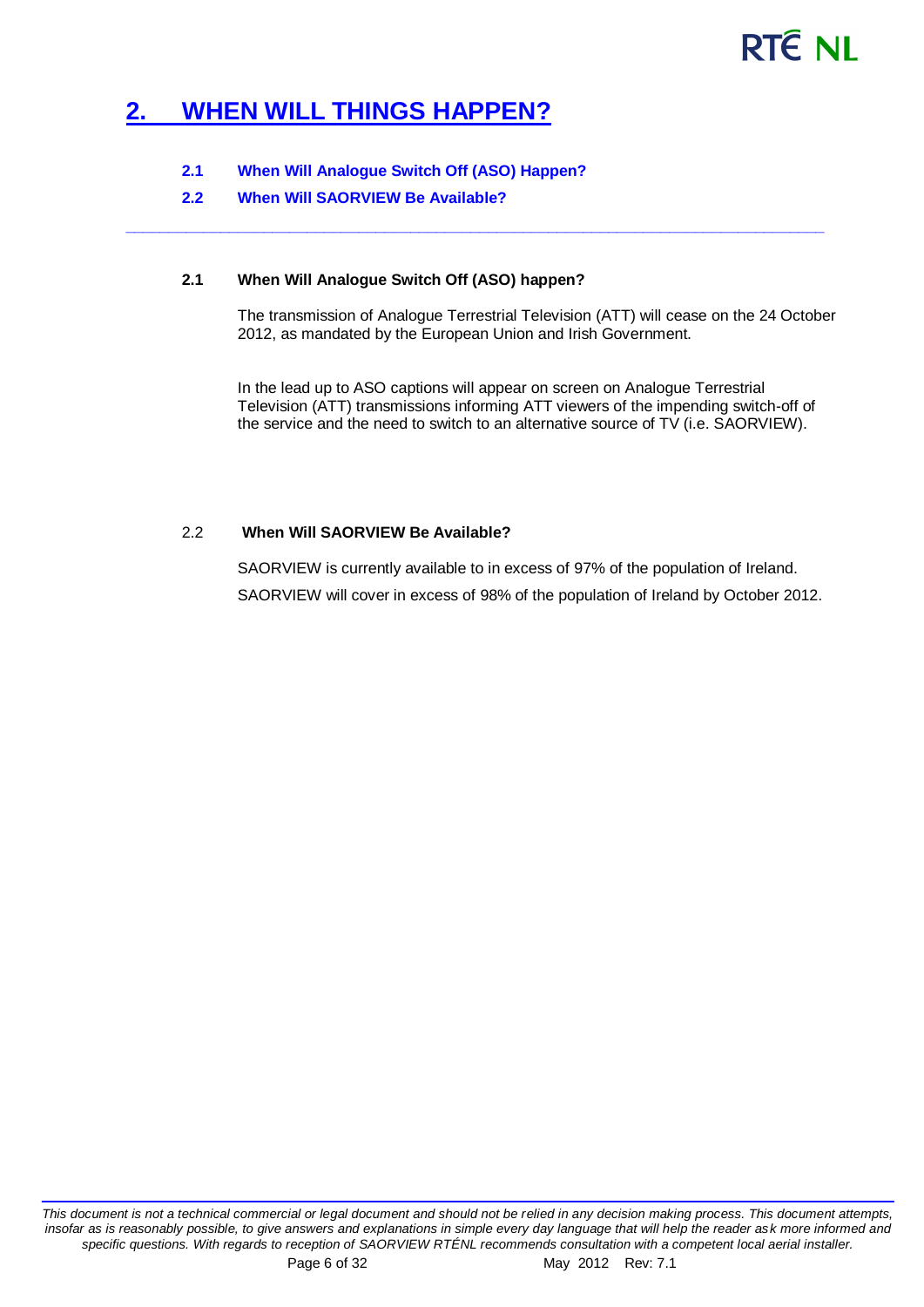# RTE NI

# <span id="page-6-0"></span>**3. WHY [IS IT BEING DONE?](#page-1-2)**

- **3.1 Why Is Analogue Being Switched Off?**
- **3.2 Why Was SAORVIEW Selected As The Replacement?**
- **3.3 Why Bother? Most Homes Have Cable, MMDS, IP or Satellite Television.**
- **3.4 Why Is There An Overlap Between The Switch On of SAORVIEW And The Switch Off Of Analogue, A Simulcast Period?**

**\_\_\_\_\_\_\_\_\_\_\_\_\_\_\_\_\_\_\_\_\_\_\_\_\_\_\_\_\_\_\_\_\_\_\_\_\_\_\_\_\_\_\_\_\_\_\_\_\_\_\_\_\_\_\_\_\_\_\_\_\_\_\_\_\_\_\_\_\_\_\_\_\_\_\_\_\_\_\_\_\_**

### **3.1 Why Is Analogue Being Switched Off?**

The European Union has recommended the end of 2012 as the target date for analogue switch off in all member states and the Irish government selected the 24 October 2012 as the date for Ireland.

Digital technology is more efficient than analogue and the technology can squeeze more television services into less radio spectrum. Radio spectrum is a limited natural resource and the radio spectrum freed up can be used for other purposes such as wireless broadband, mobile phone and other wireless services.

In October 2010 the Minister for Communications, Energy and Natural Resources noted, *"Digital Television will improve the television experience for the viewer, with more channels, high-definition pictures, higher-quality sound, on-screen menus and digital teletext. For Ireland, the switch-off of the analogue signal releases valuable spectrum which can be used for wireless broadband and new mobile services. It is estimated that Ireland will benefit to the amount of €500 million over the next decade as a result of this digital dividend".* 

As the world is moving to digital the manufacturing of analogue television transmission and reception equipment is diminishing and the cost of replacements and repairs are rising.

## **3.2 Why Was SAORVIEW Selected As The Replacement?**

The technologies and technical standards used by SAORVIEW were developed for the specific purpose of replacing Analogue Terrestrial Television. These international standards have been adopted in most countries.

## **3.3 Why Bother? Most Homes Have Cable, MMDS, IP or Satellite Television.**

There are a number of reasons why the population of Ireland should have an Irish based Free-To-Air platform to deliver Irish television services, here are just a few:

- Many homes can not afford to pay for access to the Irish Free-To-Air television services.
- Around 350,000 or circa 22% of homes in Ireland depend on Free-To-Air Analogue Terrestrial Television as their sole method of receiving the four main Irish television services (May 2010). They do not have a pay television service (Cable, MMDS, IP, Satellite, etc).
- 1 million of the circa 2.75 million television sets in use in Ireland depend on Free-To-Air Analogue Terrestrial Television as their sole method of receiving the four main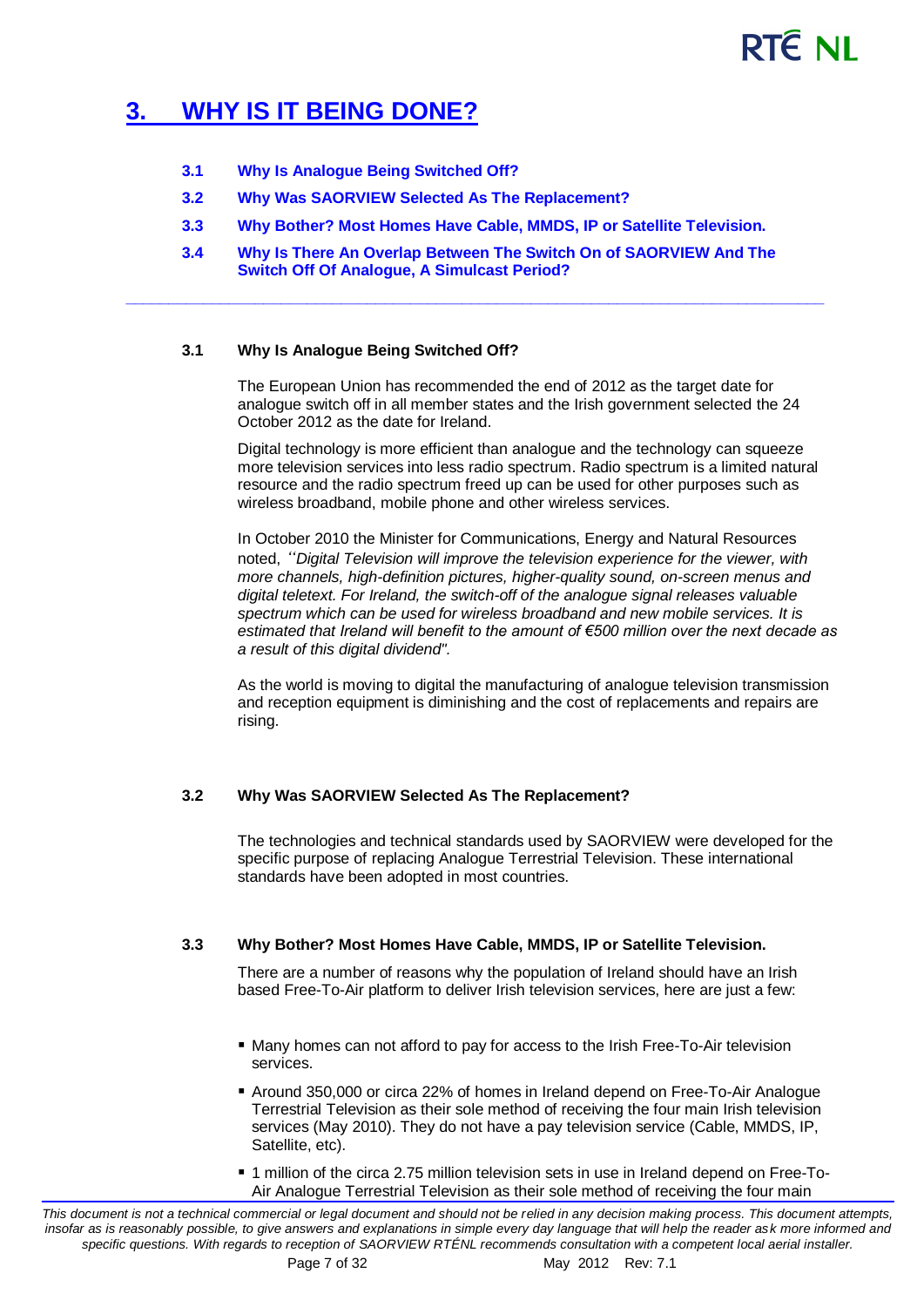

Irish television services (May 2010).

- Many homes want a family safe platform where all services are fully monitored and regulated by Irish authorities.
- Absent an Irish based Free-To-Air delivery platform Ireland becomes totally dependant on the policies of multinational corporations and pricing decisions mostly made outside of the country. Ireland would run the risk that pricing could eventually become prohibitive and additionally the service could be withdrawn at any time for one reason or another.

#### **3.4 Why Is There An Overlap Between The Switch On of SAORVIEW And The Switch Off Of Analogue, A Simulcast Period?**

Overall there will be a two-year overlap between the two services. SAORVIEW was switched on permanently in October 2010 and operated on a test basis until it was formal launched at the end of May 2011. Analogue Terrestrial Television will switch off on the 24 October 2012.

The test period gave broadcasters, manufacturers, retailers and installers an opportunity to test their equipment and services and to get SAORVIEW approved receivers into the marketplace.

The remaining months of simulcast will give homes the opportunity to familiarise themselves with SAORVIEW, to review the various options open to them and to migrate to the new service in an orderly manner.

The simulcast period means there is a significant period of time for people to consider the various options open to them and to migrate to SAORVIEW in an orderly manner.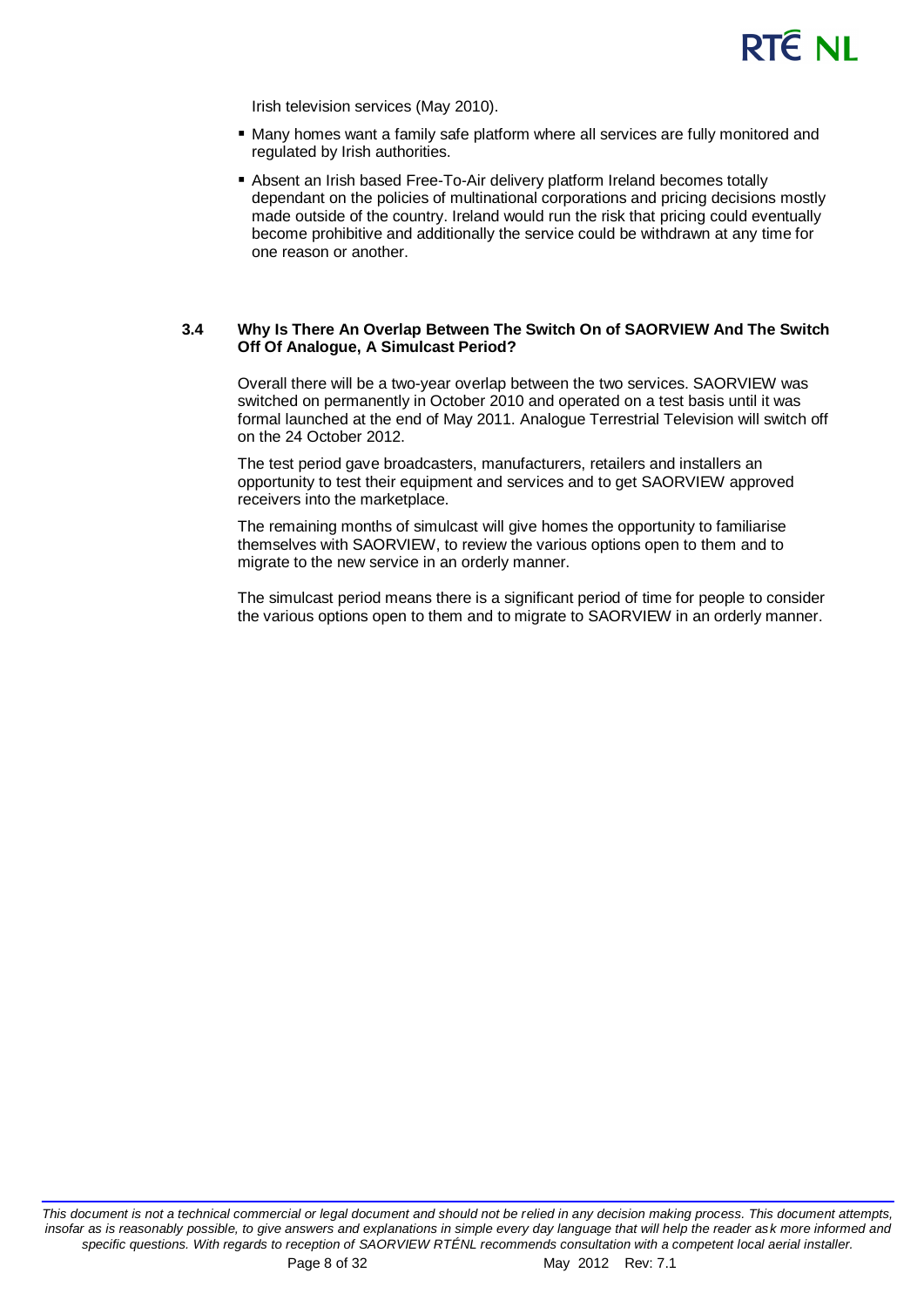# RTE NI

# <span id="page-8-0"></span>**4. [WHAT ARE THE BENEFITS OF SAORVIEW](#page-1-3) FOR ME?**

## **4.1 What Are The Benefits Of SAORVIEW For Me?**

## **4.2 When Will SAORVIEW Start Showing High Definition (HD) Services?**

**\_\_\_\_\_\_\_\_\_\_\_\_\_\_\_\_\_\_\_\_\_\_\_\_\_\_\_\_\_\_\_\_\_\_\_\_\_\_\_\_\_\_\_\_\_\_\_\_\_\_\_\_\_\_\_\_\_\_\_\_\_\_\_\_\_\_\_\_\_\_\_\_\_\_\_\_\_\_\_\_\_**

### **4.1 What Are The Benefits Of SAORVIEW For Me?**

More free television services from the start and capacity for more services in the future.

#### Current SAORVIEW Services

*For up to date information and current service line-up check [www.saorview.ie.](http://www.saorview.ie/) All services are subject to confirmation by the various broadcasters and subject to execution of appropriate carriage agreements and arrangements.*

Television Services: RTÉ One RTÉ Two HD TV3 TG4 RTÉ News Now 3e RTÉjr RTÉ One +

Radio Services: RTÉ Radio 1 RTÉ Radio 1 Extra RTÉ 2FM RTÉ Lyric RTÉ RnaG RTÉ Pulse RTÉ 2XM RTÉ Choice RTÉ Gold RTÉ Chill / Junior.

Digital Teletext: RTÉ Digital Aertel

### Better quality picture

- Better quality picture on all services and High Definition (HD) ready.
- **FILLA** Two broadcasting sports, movies and drama programming in High Definition.

#### Better quality sound

**EXECLEAR** Clear stereo sound and options for broadcasters to use more than one language at the same time.

#### Digital Teletext

**EXEC** Clearer text display and easier to navigate.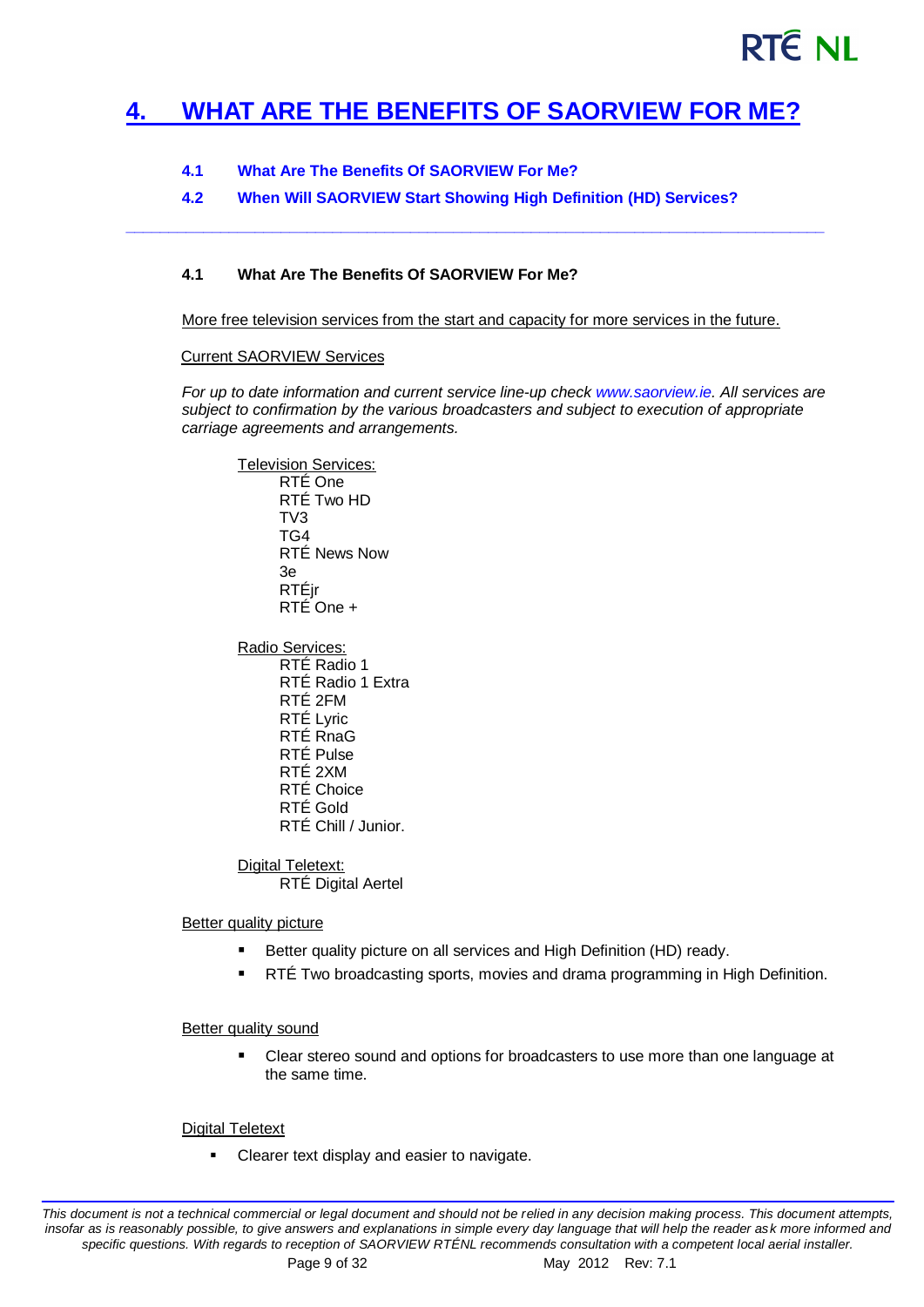# **RTÊ NI**

### 7 Day Electronic Programme Guide (EPG)

Displays the programmes that will be on for the next week for each channel.

For receivers with built in Personal Video Recorders (PVRs) it's as simple as clicking on the program on the EPG to set it up to be recorded.

#### Assistive Services

More broadcaster options for subtitling, audio and other services.

### **4.2 When Will SAORVIEW Start Showing High Definition (HD) Services?**

RTÉ started showing High Definition (HD) programmes on RTÉ Two on the 28 May 2011.

The number of actual HD programmes will increase over time.

*For up to date information, as it becomes available check [www.saorview.ie.](http://www.saorview.ie/)*

<span id="page-9-0"></span>All Irish television broadcasters have intensions to move some of their services to HD over the next number of years.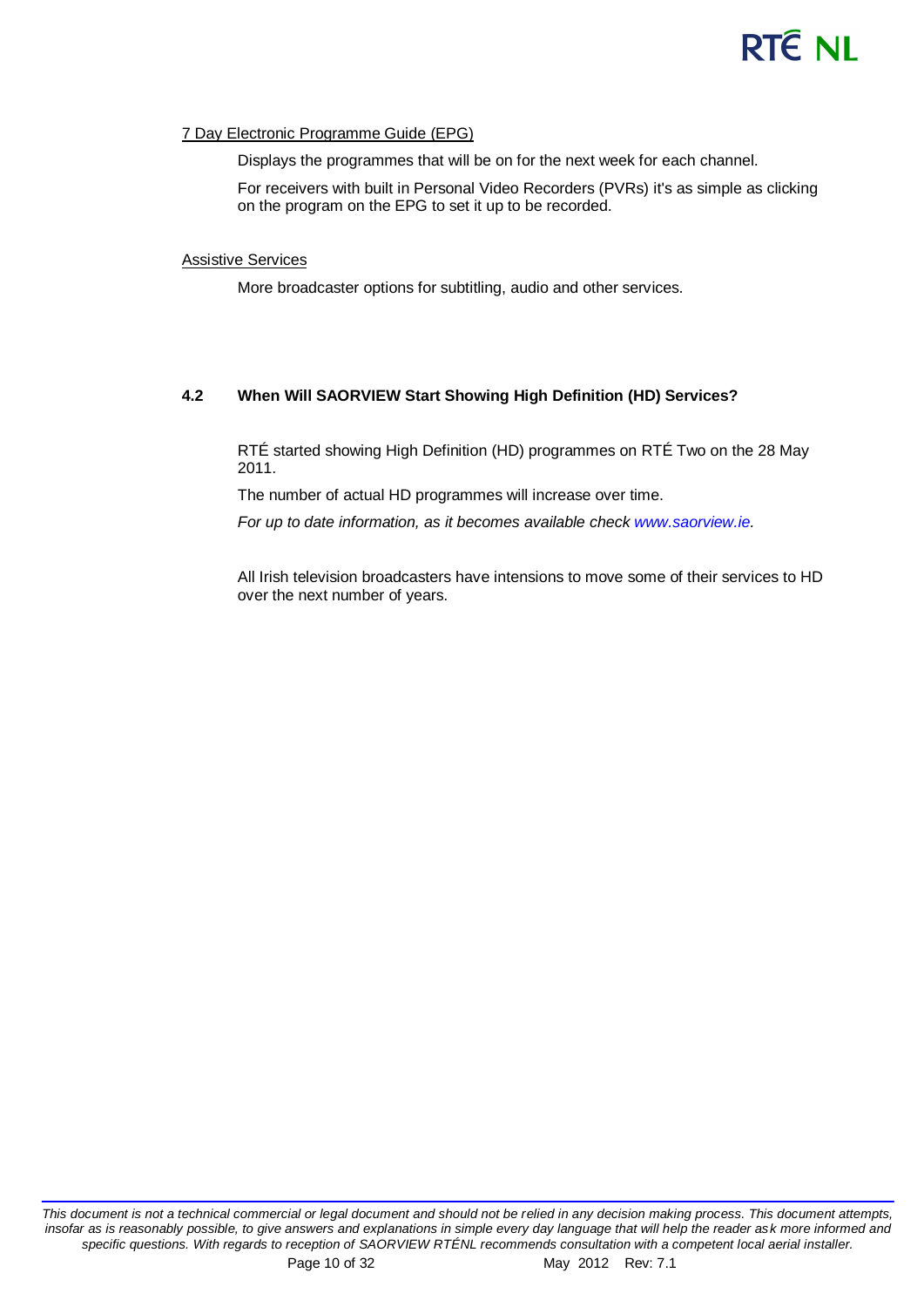# **RTÉ NI**

# **5. [DO I HAVE TO DO ANYTHING](#page-1-4) TO BE READY FOR [ANALOGUE SWITCH OFF \(ASO\)?](#page-1-4)**

If you currently receive any of the four Irish Free-To-Air television channels (RTÉ One, RTÉ Two, TV3 & TG4) Off-Air using an aerial on your chimney, on an outside wall, in your attic or via an indoor portable aerial **You HAVE TO Do Something.** You need to migrate to SAORVIEW before October 2012 to continue to receive these services Free-To-Air.

If you currently receive the four Irish Free-To-Air television channels (RTÉ One, RTÉ Two, TV3 & TG4) on your television via a subscription or pay service **You May Choose To Move To SAORVIEW But You DO NOT HAVE TO**. Analogue Switch Off (ASO) does not impact on your current method of television reception or television set.

*Companies carrying the Free-To-Air television channels (RTÉ One, RTÉ Two, TV3 & TG4) as part of their subscription or pay service packages includes, but is not limited to, BskyB, UPC, Magnet, Smart Telecom, Casey Cablevision, 3 PLAY Plus.* 

If you are **not** currently receiving any of the four Irish Free-To-Air television channels (RTÉ One, RTÉ Two, TV3 & TG4) **You May Choose To Get SAORVIEW But You DO NOT HAVE TO**. Analogue Switch Off (ASO) does not impact on your current television or television services.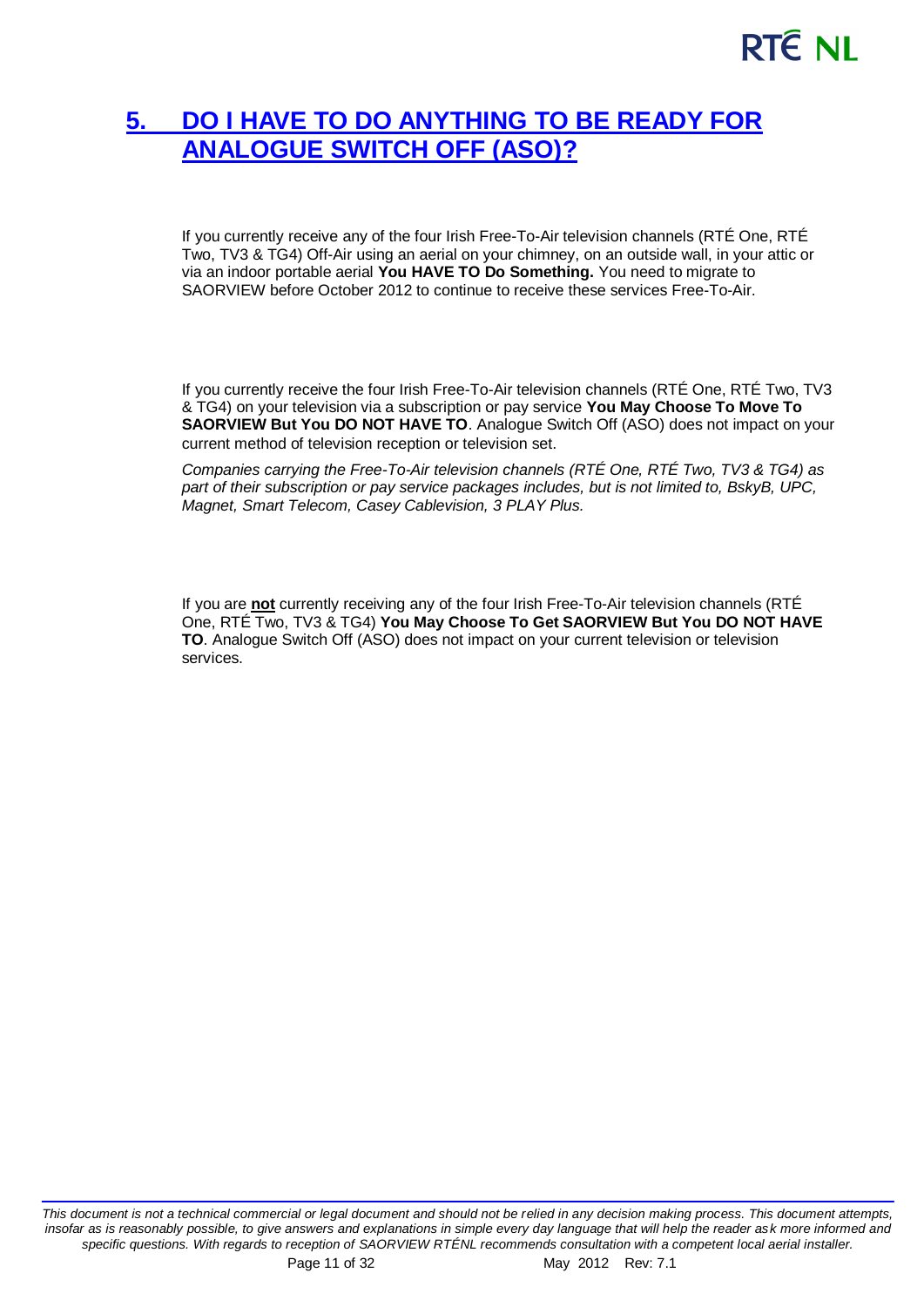# RTE NI

# <span id="page-11-0"></span>**6. WHAT DO I HAVE TO DO [TO RECEIVE SAORVIEW?](#page-1-5)**

- **6.1 Stay Calm.**
- **6.2 Check To See If Your Area Is Currently Covered By The SAORVIEW Service.**

**\_\_\_\_\_\_\_\_\_\_\_\_\_\_\_\_\_\_\_\_\_\_\_\_\_\_\_\_\_\_\_\_\_\_\_\_\_\_\_\_\_\_\_\_\_\_\_\_\_\_\_\_\_\_\_\_\_\_\_\_\_\_\_\_\_\_\_\_\_\_\_\_\_\_\_\_\_\_\_\_\_**

- **6.3 Check Your Aerial.**
- **6.4 Sort Out Your Television Set.**

#### **6.1 Stay Calm.**

Nothing is going to change overnight. You have until 24 October 2012 to consider the options available and plenty of information about the options will be put in the public domain, on television, on the radio and in the news papers.

As an introduction to SAORVIEW read the booklet that can be downloaded from this link:

[Receiving Saorview Digital Television](http://www.rtenl.ie/wp-content/uploads/2011/02/Saorview-DTT-October2010.pdf)

#### **6.2 Check To See If Your Area Is Currently Covered By The SAORVIEW Service.**

Digital transmissions technology differs from traditional analogue technology and requires a re-configuration of the transmission network. All of the large television transmission sites will remain in use and a number of new transmission sites are being built. A number of small transmission sites that are currently in use for analogue television will cease operation when analogue switches off on the 24 October 2012.

In all cases you can use the 'Coverage Checker' tool at the following location to see if your home is covered.

Read all of the information and instructions. Remember to check which direction your aerial should be pointing and the required polarisation of the aerial.

#### <http://coverage.rtenl.ie/>

If you area is not covered please go to section 9.0 of this document for further information.

*Local environment (hills, forestry, trees, buildings, and other large obstructions and local interference from other wireless services) will cause coverage to vary. RTÉNL recommends consultation with a local competent aerial installer to confirm coverage in your area and to confirm the suitability or otherwise of your aerial system.*

#### **6.3 Check Your Aerial.**

The existing outdoor aerial on the vast majority of homes will already be the correct type of aerial and will also pointing at the correct transmission site.

Use the 'Coverage Checker' to see which is the best transmission site for your area. Your aerial should be pointing at it. If not you may have to realign the aerial.

 If you can receive Analogue Free-To-Air TV3 then your aerial is most likely fine and is pointing in the right direction. You should not need to do anything with your aerial.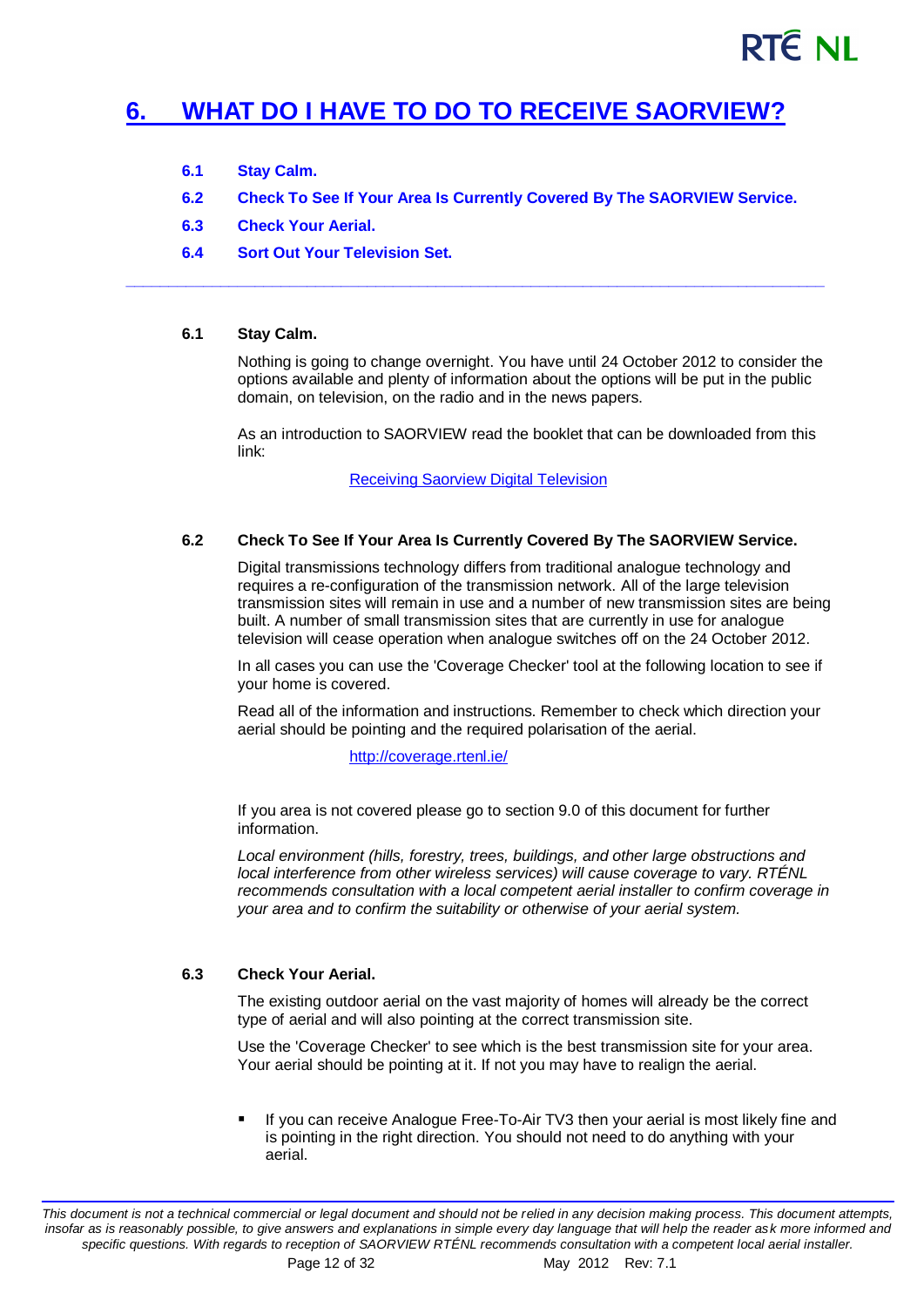# RTÊ NI

- If you currently receive Analogue Free-To-Air RTÉ One, RTÉ Two and TG4 but do not receive TV3 then your aerial is most likely fine but for a small number of homes it will be pointing in the wrong direction. Use the 'Coverage Checker' to identify the location and direction of best transmission site for your area. The aerial does not have to be pointing exactly at the transmission site but the closer the alignment the better.
- If your receive RTÉ One and RTÉ Two only (No TV3 and No TG4) then you most likely need a new UHF aerial and you need to have it pointed at the best transmission site for your area. Use the 'Coverage Checker' to identify the location and direction of best transmission site for your area. The aerial does not have to be pointing exactly at the transmission site but the closer the alignment the better.
- Some existing aerials, that work fine now, may require filtering at some time in the future as other, non broadcast, services move into adjacent frequency bands.

*The spectrum used for wireless services is becoming more and more congested. This includes the radio spectrum used for television broadcasting which is reducing. As different services are moving closer and closer together cross service interference becomes more of an issue. If you are doing work, or having work done on your television aerial, RTÉNL recommend that you ensure that the aerial is restricted, in so far as is possible, to the television broadcast band only (UHF channel 21 to 60). To protect your television services against interference into the future frequencies / channels above and below this should be filtered out.*

#### **In Brief:**

#### Receiving Free-To-Air Analogue TV3

Aerial should be fine and no need for any adjustment.

#### Receiving Free-To-Air Analogue RTÉ One, RTÉ Two & TG4 but no TV3

 Aerial should be fine but some homes will have to point it in a different direction.

#### Receiving Free-To-Air Analogue RTÉ One & RTÉ Two Only

Most likely need a new UHF aerial.

If you are not sure how you get your television services contact a competent local aerial installer.

*Local environment (hills, forestry, trees, buildings, and other large obstructions and local interference from other wireless services) will cause coverage to vary. RTÉNL recommends consultation with a local competent aerial installer to confirm coverage in your area and to confirm the suitability or otherwise of your aerial system.*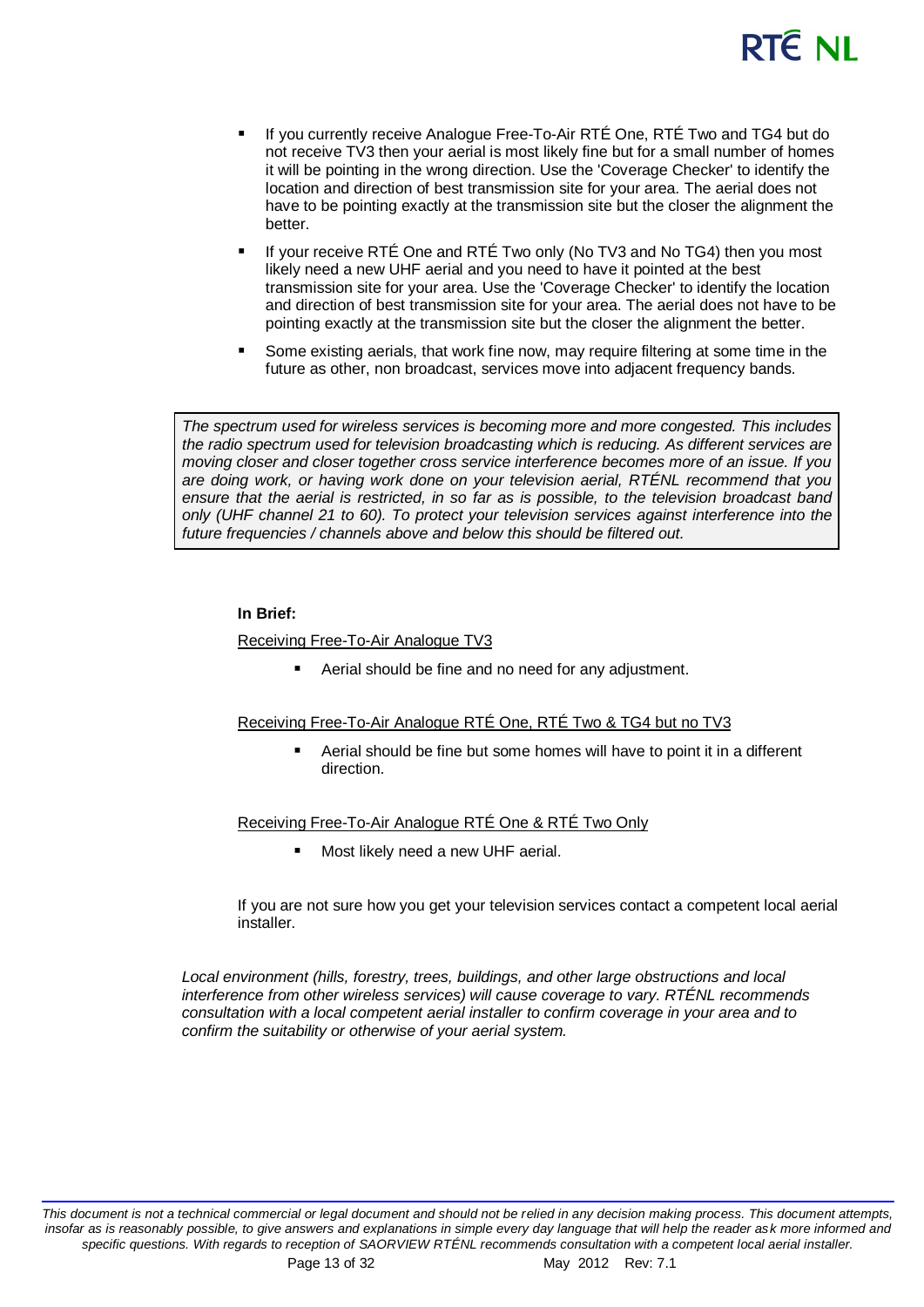# **RTÊ NI**

#### **6.4 Sort Out Your Television Set.**

- If you are buying a new television at any time from this point onward RTÉNL recommends that you buy a SAORVIEW approved television. SAORVIEW approved televisions will be carrying the SAORVIEW logo on their packaging, marketing and promotional materials.
- If you wish to use an existing television you can upgrade this to receive SAORVIEW by connecting a SAORVIEW approved Set-Top-Box to it. Connect your aerial to the SAORVIEW approved Set-Top-Box and connect the Set-Top-Box to your television. RTÉNL recommends the use of SAORVIEW approved Set-Top-Boxes.

All existing televisions can be upgraded to receive SAORVIEW.

Depending on the make and model each receiver can be different. Read the instructions that came with your receiver.

<span id="page-13-0"></span>Download the booklet at following link for basic information about connecting your television, [Connecting A Television Set To SAORVIEW](http://www.rtenl.ie/wp-content/uploads/2011/02/connecting_a_television_set_to_saorview.pdf)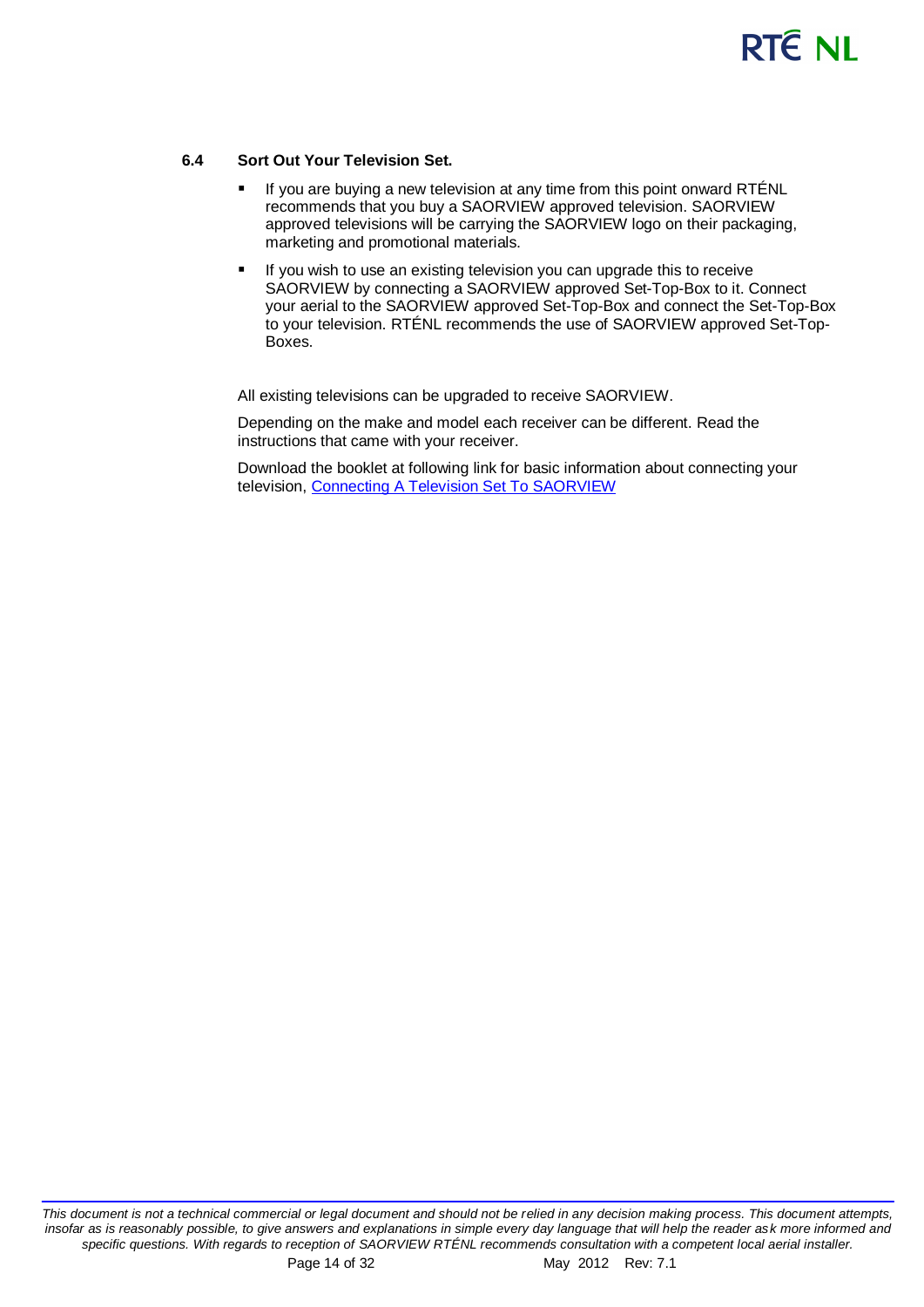# **RTÉ NL**

# **7. [TECHNICAL TV / RECEIVER INFORMATION](#page-1-6)**

- **7.1 Why Does RTÉNL Only Recommend SAORVIEW Approved Receivers?**
- **7.2 What Does SAORVIEW Approved Mean?**
- **7.3 Will Non SAORVIEW Approved Receivers Work?**
- **7.4 I Want To Buy A Receiver That Is Not SAORVIEW Approved What Should I Do?**
- **7.5 Where Can I Get SAORVIEW Approved Receivers?**
- **7.6 Is There An Easy Way To Identify SAORVIEW Approved Receivers?**
- **7.7 I Have A Digital Television But Am Only Getting Sound. What Is Wrong?**
- **7.8 I Have A Digital Television But Am Only Getting Video/Pictures. What is wrong?**
- **7.9 I Have An MPEG4 Television, Will It Work?**
- **7.10 I Can See Everything Else. Why Can't I See RTÉ Two?**
- **7.11 Will My Digital Satellite Receiver Work?**
- **7.12 Will My Teletext Continue To Work?**
- **7.13 How Do I Connect My Television?**
- **7.14 How Do I Connect My DVD/Blu-Ray Player To My Television?**
- **7.15 How Do I Connect My Personal Video Recorder (PVR)?**
- **7.16 Why Did Ireland Choose MPEG4 over MPEG2?**

## **7.1 Why Does RTÉNL Only Recommend SAORVIEW Approved Receivers?**

**\_\_\_\_\_\_\_\_\_\_\_\_\_\_\_\_\_\_\_\_\_\_\_\_\_\_\_\_\_\_\_\_\_\_\_\_\_\_\_\_\_\_\_\_\_\_\_\_\_\_\_\_\_\_\_\_\_\_\_\_\_\_\_\_\_\_\_\_\_\_\_\_\_\_\_\_\_\_\_\_\_\_\_\_\_\_\_\_\_\_\_\_\_\_\_\_\_\_\_\_\_\_\_\_\_\_\_\_\_\_\_\_\_\_\_**

There are 1000s of different digital receivers out there on the market, integrated Digital Televisions (iDTVs) and Set-Top-Boxes (STBs), computer TV cards. Some unknown makes and models may work fine and some big brand models may not.

RTÉNL recommends the use of SAORVIEW approved receivers as these are the only receivers that have been independently tested for compliance against the SAORVIEW minimum receiver requirement specification.

## **7.2 What Does SAORVIEW Approved Mean?**

SAORVEW Approved means that the receiver has been put through a rigorous set of tests, at an RTÉ approved independent test facility, to ensure that it is capable of operating properly with the signals that carry the SAORVIEW services (television, audio, radio, data, electronic program guide, digital teletext services).

Additionally before any future changes are made to the SAORVIEW transmission signal (the signal received by your aerial and your receiver) the proposed change will be tested against all approved SAORVIEW receivers in a laboratory environment before it is transmitted. This will ensure that the new signal format works properly with the entire population of SAORVIEW approved receivers in use in Ireland.

SAORVIEW approved does not mean that any other part of the receiver is SAORVIEW approved it is purely the SAORVIEW element (television, audio, radio, data, electronic program guide, digital teletext services). Some receivers will have integrated Personal Video Recorders (PVRs), USB media players, DVD/Blue Ray players, satellite receivers, internet interfaces and / or combinations of devices. SAORVIEW approved means that the SAORVIEW element of the receiver works fine alongside any integrated devices but the operation and other integrated devices have not been tested or approved by SAORVIEW.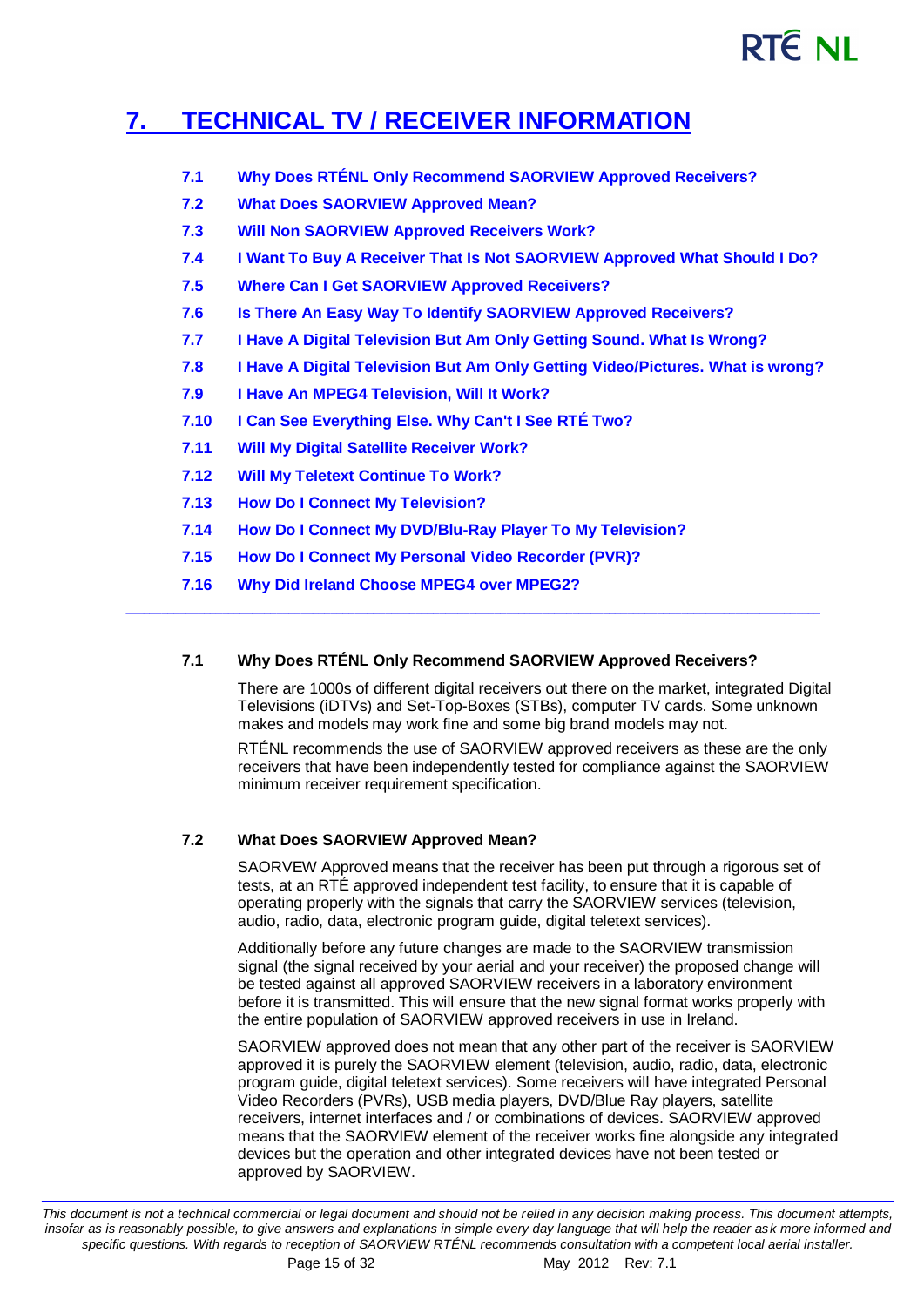

#### **7.3 Will Non SAORVIEW Approved Receivers Work?**

There are many receivers that will work. Some will work fully and some will not support all the functionality of the SAORVIEW platform. RTÉNL recommends the use of SAORVIEW approved receivers as these are the only receivers that have tested for full compliance against the SAORVIEW minimum receiver requirement specification and are the only receivers that will be tested against any proposed future changes to the transmission signals.

No television services will be transmitting in both Standard Definition and High Definition and therefore, without a High Definition receiver, you will lose most, if not all, services in the coming years as they move to High Definition.

#### **7.4 I Want To Buy A Receiver That Is Not SAORVIEW Approved What Should I Do?**

RTÉNL recommends the use of SAORVIEW approved receivers as these are the only receivers that we have tested for full compliance against the SAORVIEW minimum receiver requirement.

If you are determined to purchase an unapproved receiver make sure that you get appropriate guidance and assurances at the point of purchase.

As a minimum: For an integrated Digital TV (iDTV) or Set-Top-Box (STB) make sure that it has MPEG4, MHEG5 and that it can handle High Definition (HD).

> If you don't have a HD ready television with a HDMI connection, make sure that the Set-top-Box can process High Definition (downscaled to Standard Definition) and Standard Definition to its SCART connection. That way all services, including HD downscaled to SD, will be viewable on your television through a SCART lead.

If the receiver fails to operate, fully or partially, for any reason in the future your only recourse is to the retailer.

No television services will be transmitting in both Standard Definition and High Definition and therefore, without a High Definition receiver, you will lose most, if not all, services in the coming years as they move to High Definition.

Again RTÉNL only recommends the use of SAORVIEW approved receivers.

#### **7.5 Where Can I Get SAORVIEW Approved Receivers?**

SAORVIEW approved receivers are currently available from a number of electrical goods retailers and supermarkets.

To ensure that approved set-top-boxes and iDTVs are widely available across the country SAORVIEW has set up a process of registering and providing ongoing support to retailers who chose stock SAORVIEW approved receivers.

For up to date information on SAORVIEW approved receivers check [www.saorview.ie](http://www.saorview.ie/)

#### **7.6 Is There An Easy Way To Identify SAORVIEW Approved Receivers?**

Yes. SAORVIEW Approved receivers will carry the SAORVIEW logo on their packaging and marketing materials.

Only SAORVIEW approved receivers can legitimately carry this logo.



*This document is not a technical commercial or legal document and should not be relied in any decision making process. This document attempts,*  insofar as is reasonably possible, to give answers and explanations in simple every day language that will help the reader ask more informed and *specific questions. With regards to reception of SAORVIEW RTÉNL recommends consultation with a competent local aerial installer.*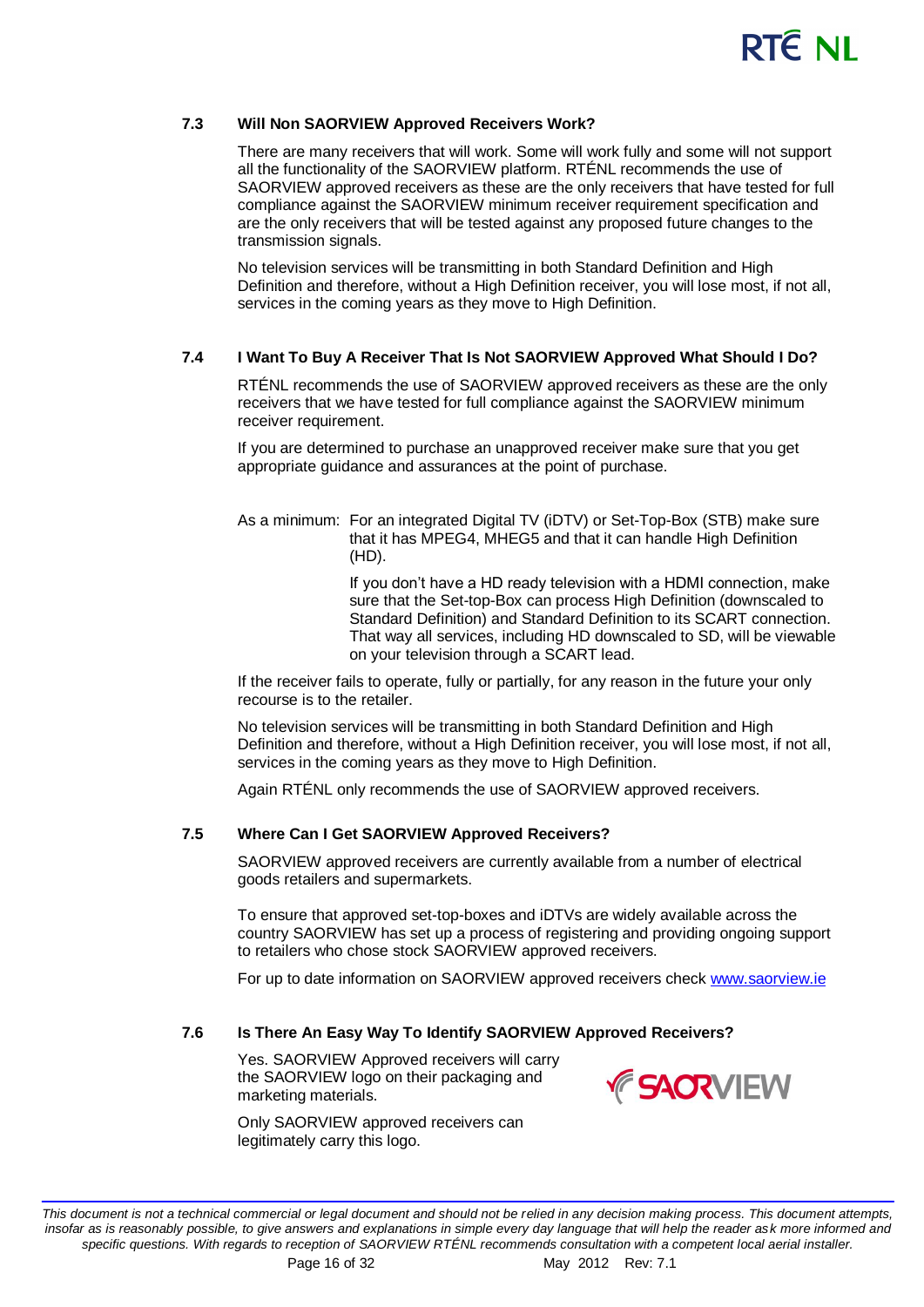

#### **7.7 I Have A Digital Television But Am Only Getting Sound. What Is Wrong?**

The good news is that your aerial would appear to be fine.

The bad news is that your receiver is not fully compatible with the SAORVIEW service. Some digital televisions have an older decoding system and while they can decode the sound / audio they are unable to display the video or pictures.

Check your television manual to see what video decoding standard it uses. It needs to have an MPEG4 video decoder that can handle High Definition as a minimum.

If the television only has an MPEG2 video decoder it needs a SAORVIEW Set-top-Box to receive and display SAORVIEW.

RTÉNL only recommends the use of SAORVIEW approved receivers.

#### **7.8 I Have A Digital Television But Am Only Getting Video/Pictures. What is wrong?**

The good news is that your aerial would appear to be fine and your television is probably also OK for at least the basic television and radio services. It may be missing some SAORVIEW functionality.

SAORVIEW can carry more than one audio service for each television service and some broadcasters may use this function in the future. Some unapproved receivers get confused between the main audio source and other options.

Go to your receiver 'Setup' / 'Installation' menu and adjust the 'Language', 'Configuration' and 'Audio' default settings and you should be able to arrive at a combination that works for your receiver. You may have to return to the 'Installation' menu and re-start the receiver setup process.

#### **7.9 I Have An MPEG4 Television, Will It Work?**

There are 1000s of different digital receivers out there with various decoders, including MPEG4. Some unknown makes and models may work fine and some big brand models may not. MPEG4 is only part of the SAORVIEW minimum receiver requirement specification.

RTÉNL recommends the use of SAORVIEW Approved receivers as these are the only receivers that have been tested for compliance with the SAORVIEW minimum receiver requirement specification.

The only way to confirm if your, non SAORVIEW Approved, MPEG4 television works is to try it out. The majority of MPEG4 receivers will work but some may be a bit jittery, unstable, and lock up or lose services. A full factory reset often resolves these issues for a period of time.

Some MPEG4 receivers will not be able to show High Definition channels or programmes.

Some MPEG4 receivers do not have the MHEG5 middleware which is required for digital teletext and other interactive services.

If you do manage to get it working satisfactorily, switch off or disable the automatic over-air software update/download function (if there is one). This is more relevant if you receive overspill services from Northern Ireland or Wales as your television could receive an over-air software update / download that is not intended for the Irish market and that is not compatible with SAORVIEW.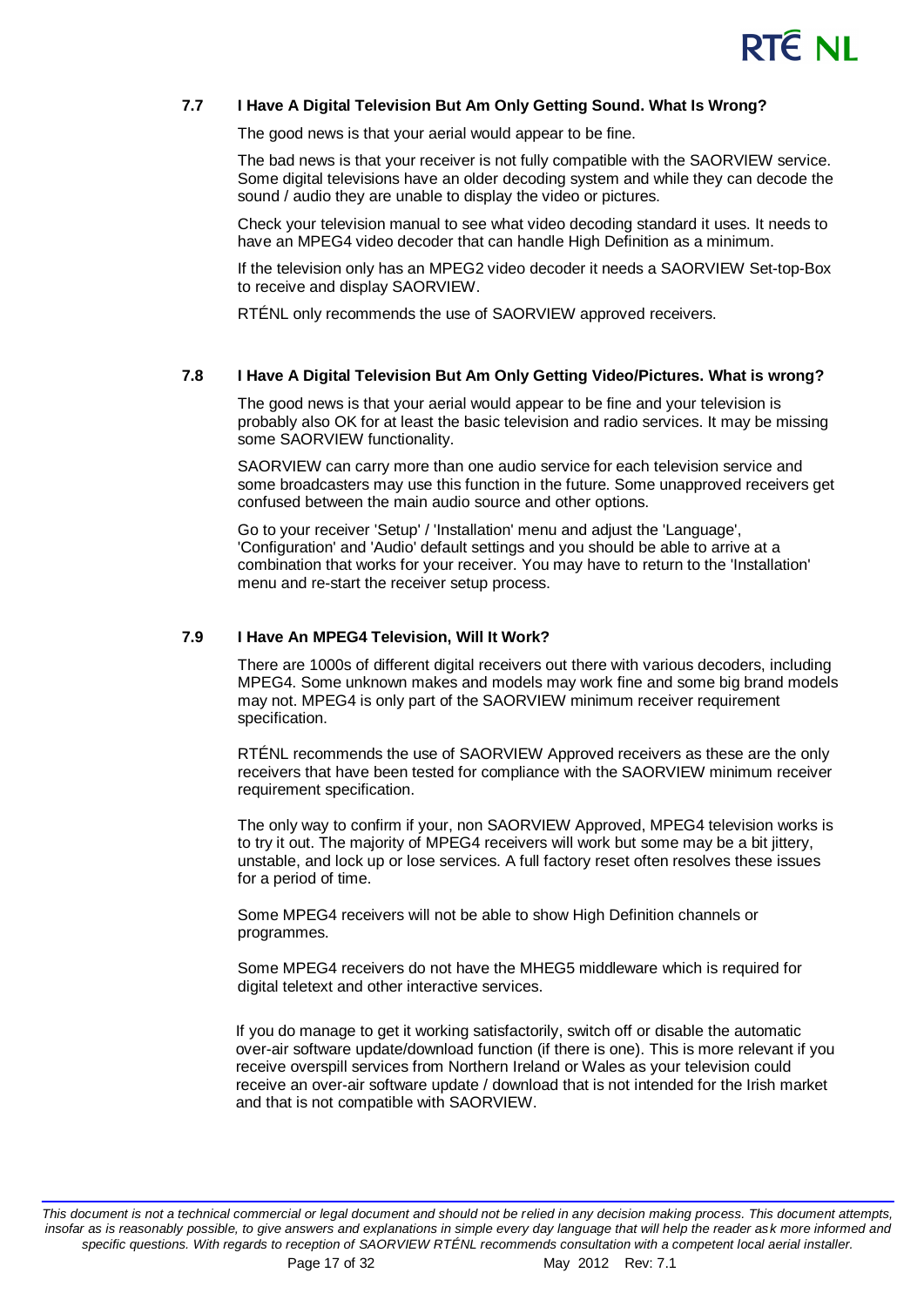

#### **7.10 I Can See Everything Else. Why Can't I See RTÉ Two?**

The good news is that your aerial would appear to be fine.

The bad news is that your receiver is not fully compatible with the SAORVIEW service. Some digital televisions have an older decoding system and while the sound and some video formats can be handled they are unable to handle High Definition video.

RTÉ Two has always intended to broadcast in High Definition on the SAORVIEW digital platform and has being doing so since October 2010. RTÉ One, TV3 & TG4 also have plans to move towards High Definition over the next few years.

None of the television services will be transmitting in both Standard Definition and High Definition and therefore, without a High Definition receiver, you will lose most, if not all, services in the coming years as they move to High Definition.

RTÉNL did transmit RTÉ Two in Standard Definition in channel / EPG position 7 for a few months as a test. This temporary/test service on channel / EPG position 7 was clearly labeled as temporary and it was clearly identified that it would cease in April 2011. RTÉ Two in Standard Definition will not be returning to the SAORVIEW platform.

A SAORVIEW Approved Set-Top-Boxes can process High Definition (downscaled to Standard Definition) and Standard Definition to its SCART connection. This way all services, including HD, will be viewable on your television through a SCART connection.

SAORVIEW Approved Set-Top-Boxes can process High Definition and Standard Definition to its HDMI connection.

SAORVIEW approved integrated Digital televisions can process High Definition and Standard Definition.

#### **7.11 Will My Digital Satellite Receiver Work?**

SAORVIEW is a terrestrial service and its signal differs to that used for satellite services. A satellite receiver will not be able to decode SAORVIEW and will not work.

There are some combination receivers available that have inbuilt decoders for the signals of both terrestrial and satellite transmissions (satellite broadband, VOIP telephone, television etc. services). The terrestrial decoders may, in some cases, be capable of receiving SAORVIEW. Both a satellite dish and a terrestrial aerial are required to receive the satellite and terrestrial services.

RTÉNL only recommends the use of SAORVIEW Approved receivers as these are the only devices that have been independently tested against the SAORVIEW minimum receiver requirement specification.

#### **7.12 Will My Teletext Continue To Work?**

If you have a SAORVIEW Approved receiver you will continue to receive Teletext / Aertel services. SAORVIEW Approved receivers are capable of showing both traditional analogue EBU teletext and new digital teletext services.

There are compatibility issues with some unapproved receivers and instead of just pressing the text button you may have to access the digital teletext service via another button or combinations of buttons.

If you have an unapproved receiver that does not have MHEG5 middleware then will not be able to receive digital teletext.

Broadcasters have the option to transmit traditional teletext (EBU teletext) and/or Digital teletext via the SAORVIEW service.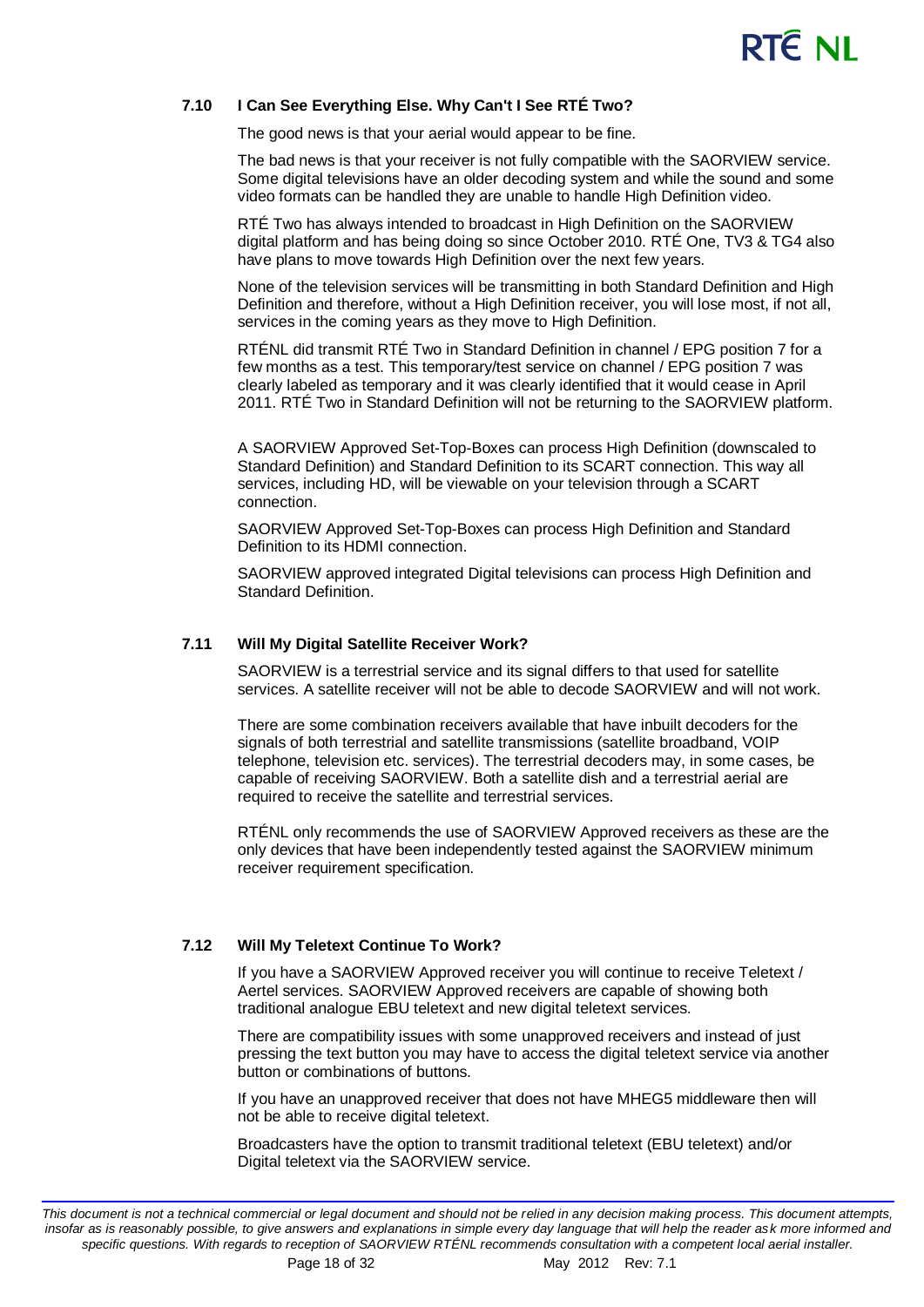

The digital teletext service has many advantages over the traditional EBU teletext:

- More information delivered at a faster rate.
- **Easy to navigate menus as well as the traditional page numbers.**
- **Much cleared text and pictures.**
- Television service continues to be displayed on the screen at around 1/4 size.

For up to date information on what teletext services are available check [www.saorview.ie](http://www.saorview.ie/)

#### **7.13 How Do I Connect My Television?**

If you are buying a new television at any time from this point onwards RTÉNL recommends that you buy a SAORVIEW Approved television. Approved televisions will be carrying the SAORVIEW logo on their packaging and marketing materials.

If you have an existing television set you can upgrade this to receive SAORVIEW by connecting a SAORVIEW Approved Set-Top-Box to it. Connect your aerial to the SAORVIEW Set-Top-Box and connect the Set-Top-Box to your television. RTÉNL recommends the use of SAORVIEW approved Set-Top-Boxes.

All existing televisions can be upgraded to receive SAORVIEW.

Depending on the make and model each receiver can be different. Read the instructions that come with your receiver.

Download the booklet at following link for basic information about connecting your television, [Connecting A Television Set To SAORVIEW](http://www.rtenl.ie/wp-content/uploads/2011/02/connecting_a_television_set_to_saorview.pdf)

#### **7.14 How Do I Connect My DVD/Blu-Ray Player To My Television?**

Depending on the make and model each DVD / Blu-Ray Player and television can be different. Read the instructions that come with your television and DVD / Blu-Ray Player.

For the vast majority of devices, connect the DVD / Blu-Ray Player to your television with either a SCART or HDMI cable. HDMI will provide better quality video / pictures.

Download the booklet at following link for basic information about connecting your television, [Connecting A Television Set To](http://www.rtenl.ie/wp-content/uploads/2011/02/connecting_a_television_set_to_saorview.pdf) SAORVIEW

#### **7.15 How Do I Connect My Personal Video Recorder (PVR)?**

It very much depends on the make and model of your PVR (tape, hard disk, integrated decoder, DVD-R, Blu-ray-R, etc.). Read the instructions that come with your PVR and your receiver (Set-Top-Box or iDTV).

Download the booklet at following link for basic information about connecting your television and some examples of PVR arrangements, [Connecting A Television Set To](http://www.rtenl.ie/wp-content/uploads/2011/02/connecting_a_television_set_to_saorview.pdf)  **[SAORVIEW](http://www.rtenl.ie/wp-content/uploads/2011/02/connecting_a_television_set_to_saorview.pdf)** 

#### Please note:

The SAORVIEW minimum receiver requirements for a Set-Top-Box requires that the Set-Top-Box outputs all services (Standard Definition and / or High Definition) via the SCART socket and the HDMI socket, where available. Therefore it is possible to record using a PVR connected to the SAORVIEW Set-Top-Box SCART or HDMI sockets. It is not possible to watch one channel and to record another at the same time with a basic SAORVIEW Set-Top-Box.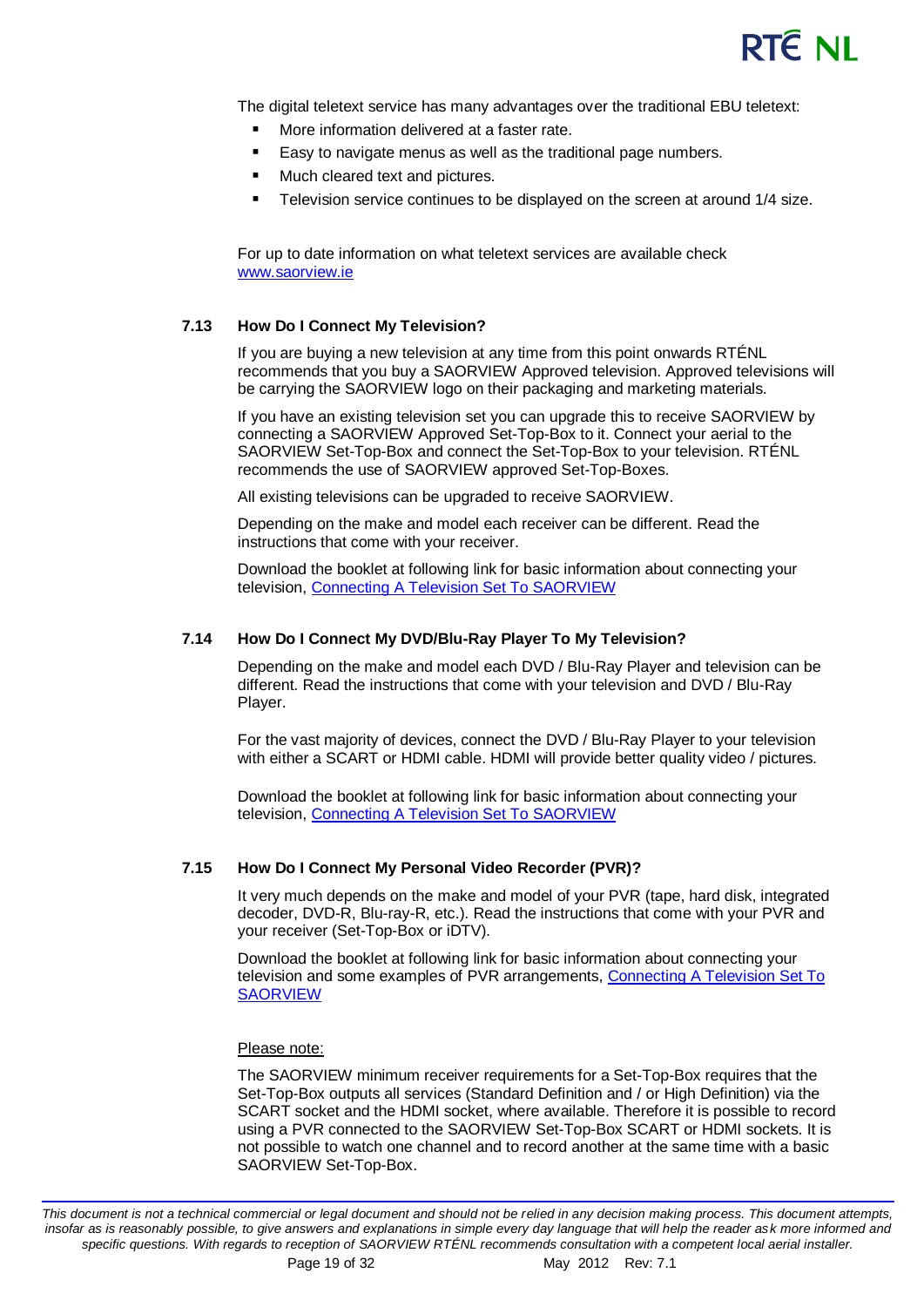

The SAORVIEW minimum receiver requirements for integrated Digital Televisions (iDTVs) does not require that the iDTV outputs any services (Standard Definition and / or High Definition) via the SCART socket or the HDMI socket. If you intend to connect a PVR directly to your iDTV to record content check with the iDTV vendor to make sure that the make or model of iDTV that you are purchasing outputs to the connection that your intend to use, SCART or HDMI. It is not a SAORVIEW requirement but many makes and models will be capable of outputting to the SCART and / or the HDMI sockets. It is not possible to watch one channel and to record another at the same time with a basic iDTV.

#### **7.16 Why Did Ireland Choose MPEG4 over MPEG2?**

MPEG2 is an older technology that does not properly facilitate services such as High Definition (HD) television.

In February 2008 as part of their Digital Terrestrial Television trial and after consultation with various stakeholders (*including, but not limited to, RTÉ, TV3, TG4, British Sky Broadcasting Ltd, Chellomedia services Ltd, Communicorp Group Limited, Eircom, Channel 6 Broadcasting Ltd (now 3e), Setanta Sports Channel Ireland Ltd, Digital Audio Productions, UPC Ireland, Today fm, 98fm, Phantom 105.2, Capital Radio Productions Limited, BT Ireland, RTÉNL, The Consumer Electronics Distributors Association (CEDA), the Broadcasting Commission of Ireland (now the Broadcasting Authority of Ireland, BAI), the Commission for Communications Regulation (ComReg), The National Disability Authority (NDA) and the National Council for the Blind in Ireland (NCBI)*) the Department of Communications, Energy and Natural Resources (DCENR) published the minimum receiver (Set-Top-Box (STB) and integrated Digital Television(iDTV)) specification for the Digital Terrestrial Television platform in Ireland (now called SAORVIEW).

<span id="page-19-0"></span>MPEG4 encoding is one of the requirements of this DCENR publication. MPEG4 encoding allows more services to fit into the same spectrum or space than MPEG2 and also better facilitates the detail required for High Definition television services.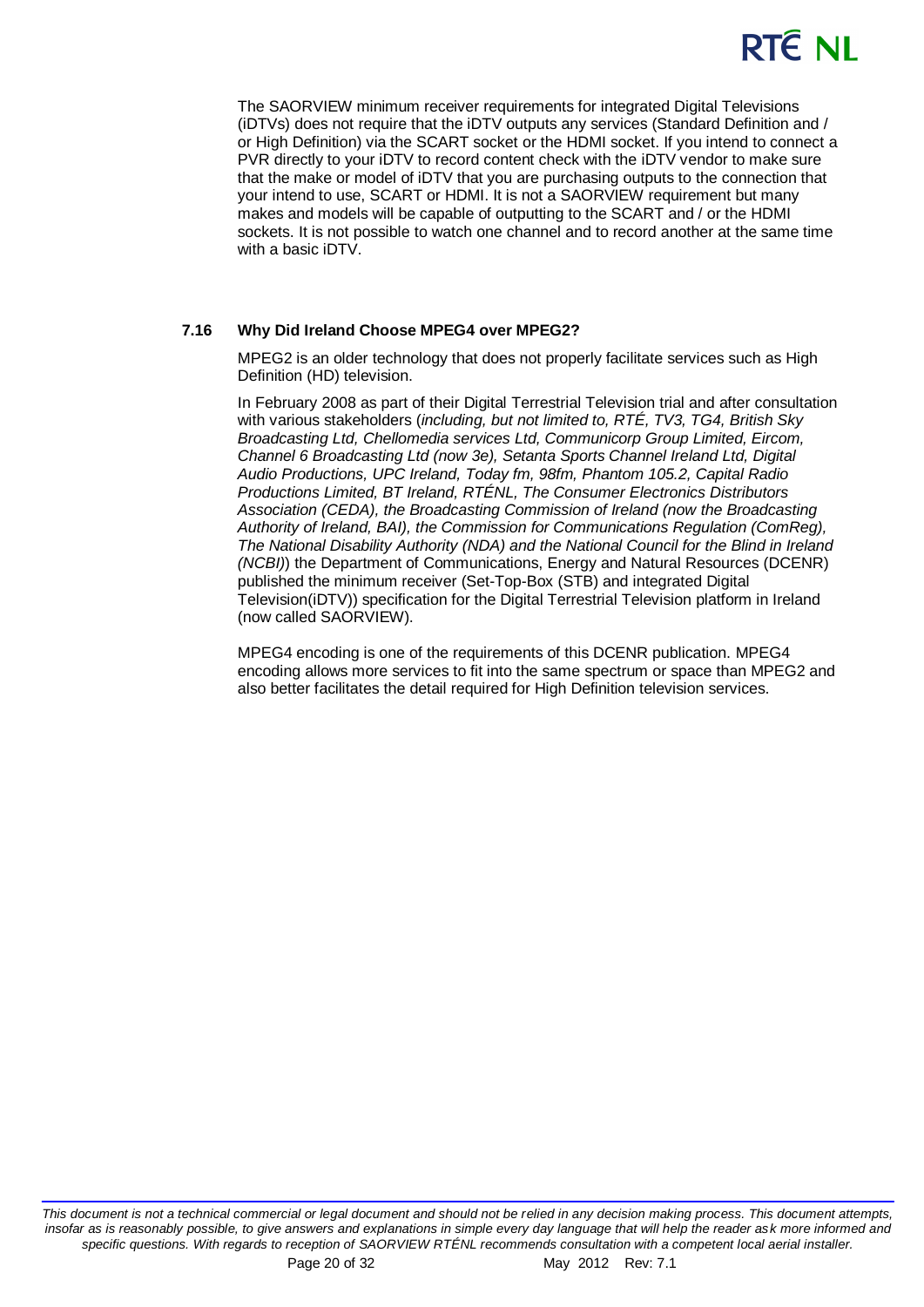# RTE NI

# **8. [TECHNICAL AERIAL INFORMATION](#page-2-1)**

- **8.1 Can I Install Or Upgrade My Own Antenna / Aerial?**
- **8.2 Can I Use An Indoor Portable Aerial, Rabbits Ears?**
- **8.3 Can I Put My Aerial In My Attic Rather Than Outside On The Chimney?**

**\_\_\_\_\_\_\_\_\_\_\_\_\_\_\_\_\_\_\_\_\_\_\_\_\_\_\_\_\_\_\_\_\_\_\_\_\_\_\_\_\_\_\_\_\_\_\_\_\_\_\_\_\_\_\_\_\_\_\_\_\_\_\_\_\_\_\_\_\_\_\_\_\_\_\_\_\_\_\_\_\_**

**8.4 I Live In An Area With A Weak Signal What Should I Do?**

#### **8.1 Can I Install Or Upgrade My Own Antenna / Aerial?**

Technically, legally and if you are competent and capable there is nothing to stop you upgrading or installing your own antenna.

However be very aware:

Working At Height Is Dangerous

RTÉNL recommend that only competent, trained and experienced people install or adjust aerial systems. Working on the vast majority of aerials requires the use of some means of gaining height. All working at height (ladders, trestles, roofs, etc.) is dangerous and RTÉNL recommends that only people qualified to do so should work at heights. For further information and guidance contact the Health and Safety Authority. [http://www.hsa.ie/eng/Topics/Work\\_at\\_Height.](http://www.hsa.ie/eng/Topics/Work_at_Height)

#### Damage

A simple thing like letting a hammer or wrench fall on a roof slate or tile can cause it to crack. If spotted straight away then you can get it replaced but if not it can let water into your roof. The amount of damage that can be caused is dependant on how soon the leak is spotted.

The cable has to get into your house at some point. Extreme care has to be taken when drilling holes in walls to make sure you don't hit anything in the wall and when the drill bit comes out the other side of the wall. You need to make sure that you don't hit water pipes or electrical or phone cables on the way through the wall.

A small job, with a bit of bad luck, can turn into a nightmare.

Apart from having adequate insurance a competent aerial installer will be familiar with working at heights, on ladders and roofs, and used to installing cables through walls and will be far less likely to cause damage.

#### **Technical**

If you are in an area with a good signal and are only connecting the aerial to one television then it's not too technically difficult.

More than one television and / or fringe reception conditions and it can get complicated very quickly. Not rocket science but a bit of knowledge is required to do it right.

RTÉNL recommend that only competent, trained and experienced people install or adjust aerial systems.

*The spectrum used for wireless services is becoming more and more congested. This includes the radio spectrum used for television broadcasting which is reducing. As different services are moving closer and closer together cross service interference becomes more of an issue. If you are doing work, or having work done on your television aerial, RTÉNL recommend that you ensure that the aerial is restricted, in so far as is possible, to the television broadcast band only (UHF channel 21 to 60). To protect your television services against interference into the future frequencies / channels above and below this should be filtered out.*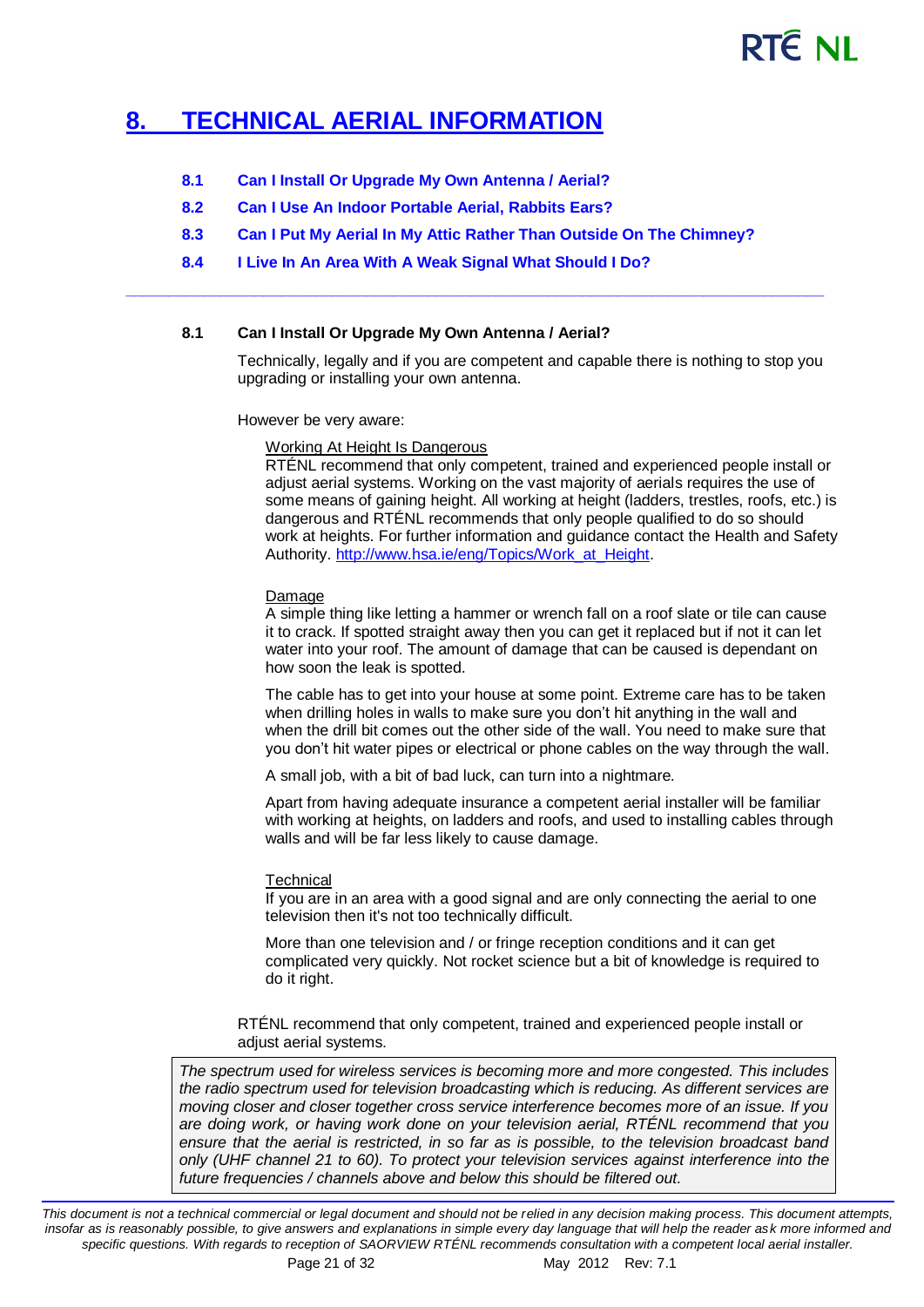

#### **8.2 Can I Use An Indoor Portable Aerial, Rabbits Ears?**

RTÉNL does not recommend the use of indoor portable aerials. They are too susceptible to localised physical and electrical interference. Terrestrial transmission of television, analogue and digital, is designed and built around rooftop reception.

It will be possible for over 50% of the population to receive SAORVIEW with an indoor portable aerial. However on a house to house basis there are many factors than impact on the effectiveness of a portable aerial. For example the orientation of your house, the location of the television in the house, the construction materials, the insulation materials, the proximity to neighbouring houses, walls and obstructions will all impact reception.

An outdoor aerial, positioned as high as possible, pointing towards the appropriate transmission site, with no local obstructions is recommended and will give the best results.

#### **8.3 Can I Put My Aerial In My Attic Rather Than Outside On The Chimney?**

In attic will work in most homes where there is a good or very good signal but it very much depends on the construction materials used in your roof. The roof is an obstruction immediately in front of your aerial and directly between the transmission site and the in attic aerial. It will block some, if not all, of the signal.

An outdoor aerial, positioned as high as possible, pointing towards the appropriate transmission site, with no local obstructions is recommended and will give the best results.

*The spectrum used for wireless services is becoming more and more congested. This includes the radio spectrum used for television broadcasting which is reducing. As different services are moving closer and closer together cross service interference becomes more of an issue. If you are doing work, or having work done on your television aerial, RTÉNL recommend that you ensure that the aerial is restricted, in so far as is possible, to the television broadcast band only (UHF channel 21 to 60). To protect your television services against interference into the future frequencies / channels above and below this should be filtered out.*

#### **8.4 I Live In An Area With A Weak Signal What Should I Do?**

Consult with a competent local aerial installer to verify that you are actually in a fringe signal area and discuss solutions. Too high a signal level can be a problem as well as too low. Similarly, local interference can be the problem rather than signal strengths.

A higher gain / better aerial is the best way of improving the reception.

When used with care, amplifiers can resolve some reception problems but if not used properly they can make things worse. The wide bandwidth of many amplifiers can cause them to amplify both wanted and unwanted signals, with resultant interference. Too many signals and the amplifier will overload. Too much gain and it could overload the television. Where required, an amplifier should be selected for the specific installation, and may need to be used with attenuators and/or filters. Ideally amplifiers should be narrowband, screened and low-noise, and connectors should be of a suitable quality, preferably F-type connectors.

In some situations, such as with a long cable run, a masthead amplifier can give a worthwhile improvement. Masthead amplifiers should be used only where the off-air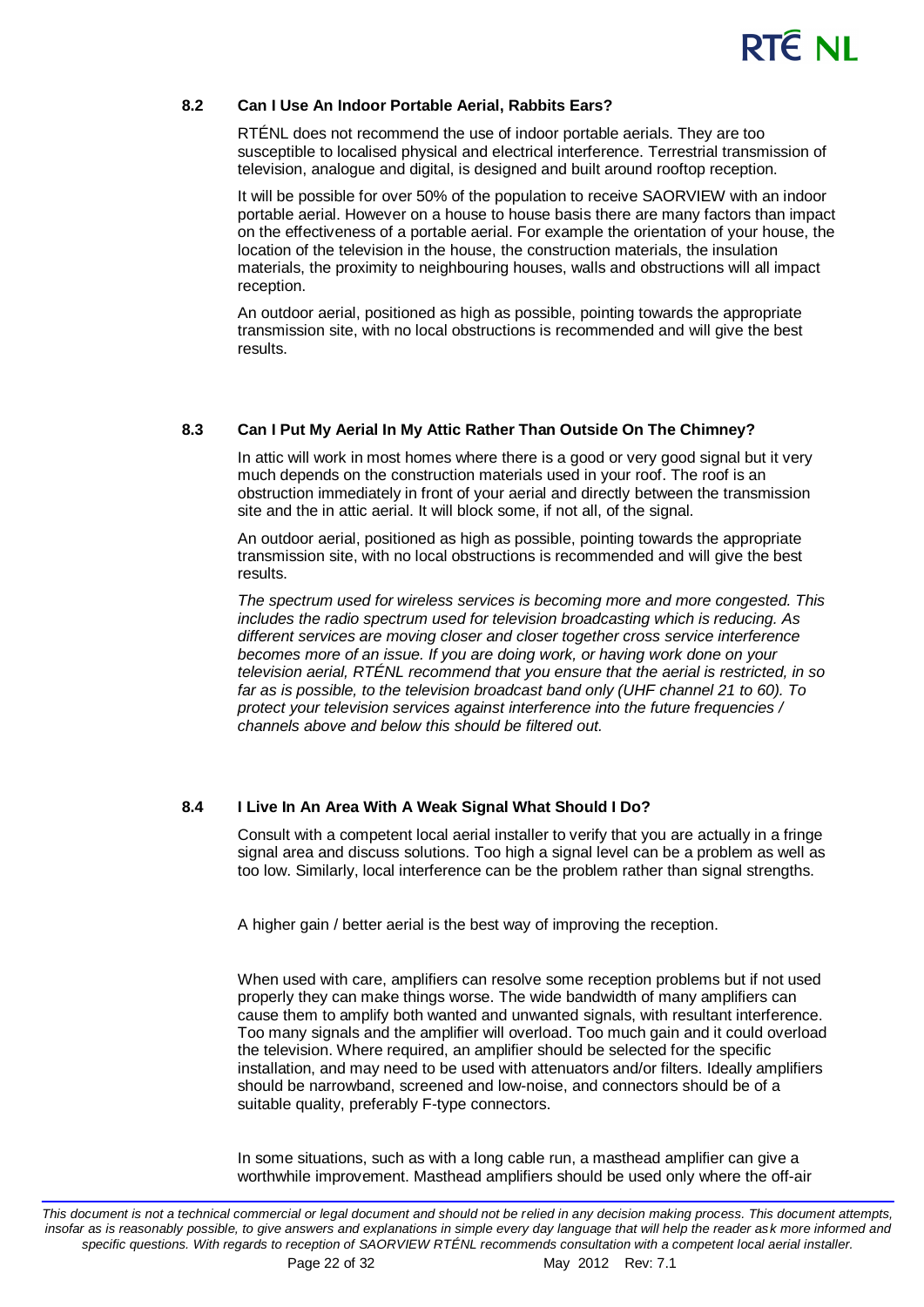# RTÊ NI

signal at the aerial is good enough for at least one television and after every effort has been made to increase the signal level by other means, such as adjusting the location of the aerial and trying an aerial with a higher gain.

Distribution amplifiers, similar to masthead amplifiers, are used to make up for the losses in cables in your house as well as splitting the signal to a number of different televisions. Distribution amplifiers do not improve the signal and will fail to work unless there is an adequate source signal available to work with.

Putting an amplifier near the television or receiver (setback amplifier) is easy but more or less pointless in the vast majority of applications.

If an adequate signal is not available at the input of any amplifier the output will also be inadequate. "Rubbish in, rubbish out". The amplifier will amplify the unwanted noise as well as the signal and while you end up with more signal strength you also end up with more noise strength. In the vast majority of cases you are no better off.

<span id="page-22-0"></span>*The spectrum used for wireless services is becoming more and more congested. This includes the radio spectrum used for television broadcasting which is reducing. As different services are moving closer and closer together cross service interference becomes more of an issue. If you are doing work, or having work done on your television aerial, RTÉNL recommend that you ensure that the aerial is restricted, in so far as is possible, to the television broadcast band only (UHF channel 21 to 60). To protect your television services against interference into the future frequencies / channels above and below this should be filtered out.*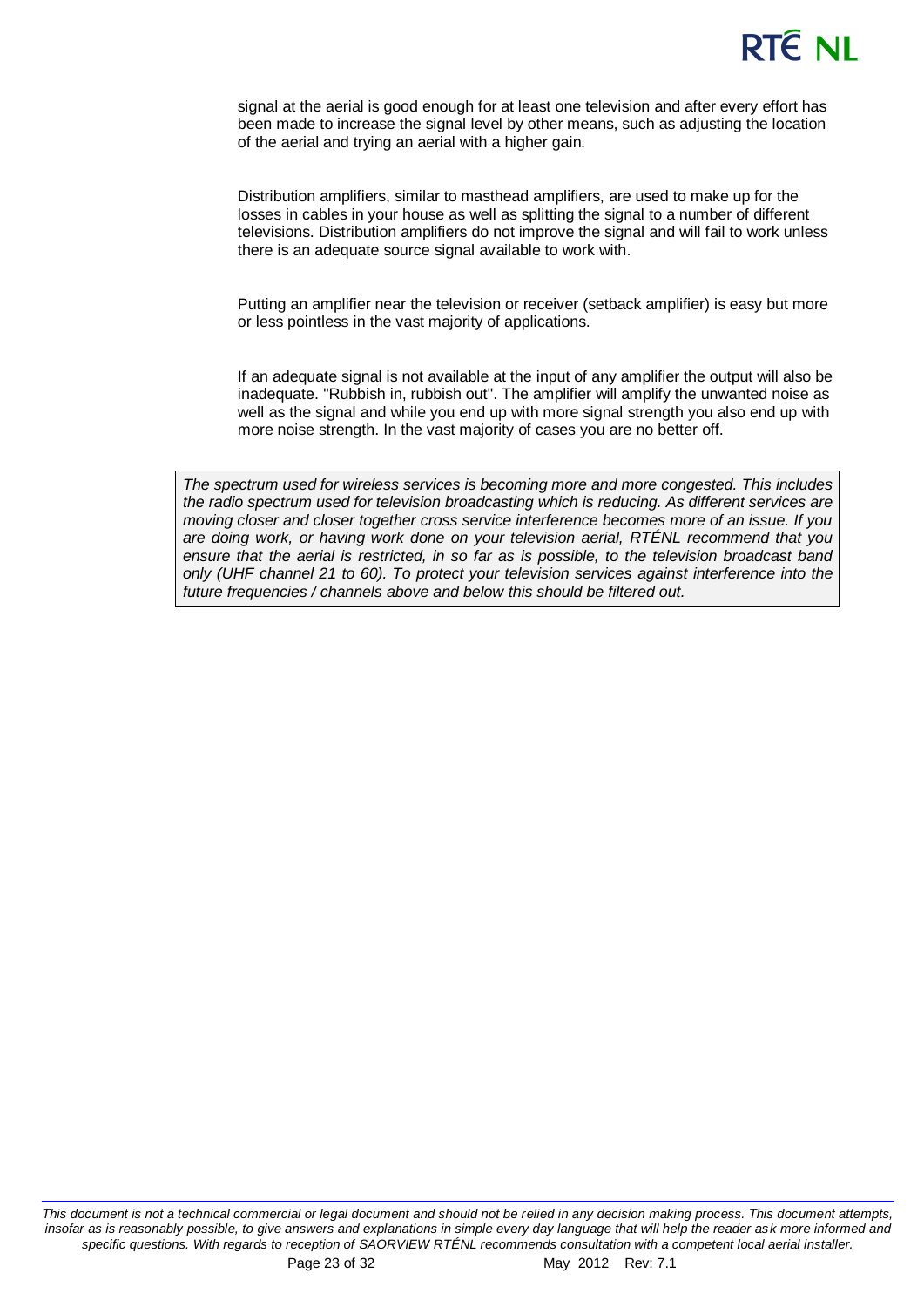# **9. [SAORVIEW COVERAGE CHALLENGED AREAS](#page-2-2)**

**9.1 The 'Coverage Checker' Shows My Area As Not Covered. What Do I Do?**

**9.2 I Have Has A Local Competent Aerial Installer Look At My Aerial And He/She Has Confirmed That My House Is Not Covered BY SAORVIEW, What Now?**

#### **9.1 The 'Coverage Checker' Shows My Area As Not Covered. What Do I Do?**

**\_\_\_\_\_\_\_\_\_\_\_\_\_\_\_\_\_\_\_\_\_\_\_\_\_\_\_\_\_\_\_\_\_\_\_\_\_\_\_\_\_\_\_\_\_\_\_\_\_\_\_\_\_\_\_\_\_\_\_\_\_\_\_\_\_\_\_\_\_\_\_\_\_\_\_\_\_\_\_\_\_**

Coverage shown by the 'Coverage Checker' is designed to be conservative and at a very localised level it is not 100% accurate as the local environment (hills, forestry, trees, buildings, and other large obstructions, interference from other local wireless services) will cause coverage to vary a little from what is predicted.

For the vast majority of locations RTÉNL is satisfied that coverage will be better than indicated but in fringe coverage areas RTÉNL recommend that you consult with a competent local aerial installer to confirm that SAORVIEW can be received at your home, or otherwise.

#### **9.2 I Have Had A Local Competent Aerial Installer Look At My Aerial And He/She Has Confirmed That My House Is Not Covered BY SAORVIEW, What Now?**

It is not possible to reach all locations by either Analogue or Digital terrestrial transmission means. Too many hills, too many hollows, too many localised obstructions and homes on sea facing slopes. Somewhere between 1% and 2% of the population will not be able to receive SAORVIEW.

RTENL has put a new Free-To-Air satellite solution, SAORSAT, in place which makes it possible for Irish broadcasters (television and radio) to reach every home in Ireland Free-To-Air should they wish to do so.

All of RTÉ's television and radio services are currently carried on this service. For further information look up the SAORSAT information on RTÉNL's website [www.rtenl.ie.](http://www.rtenl.ie/)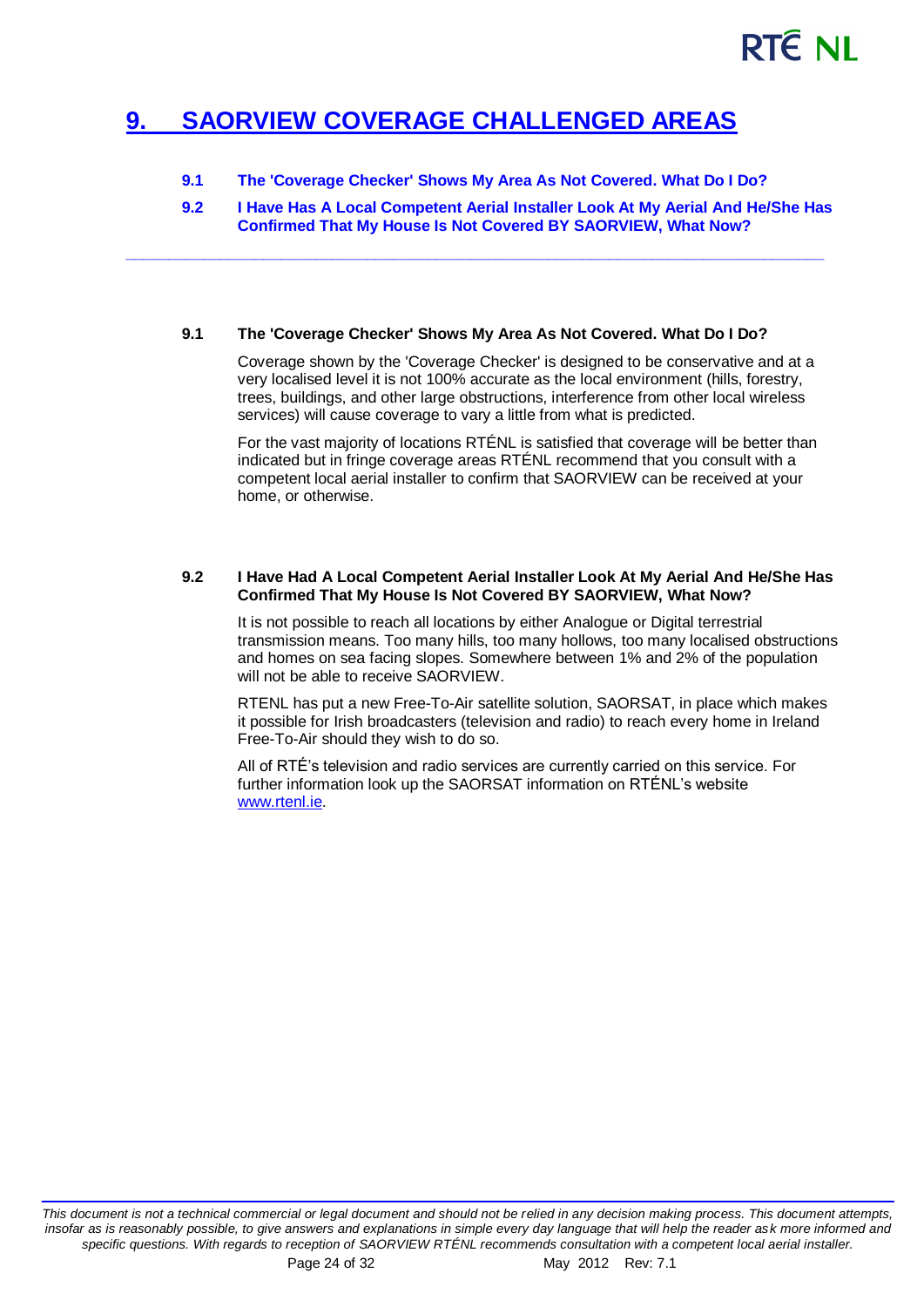# RTÊ NI

# <span id="page-24-0"></span>**10. [I LIVE IN NORTHERN IRELAND](#page-2-3)**

- **10.1 Is Northern Ireland Covered By SAORVIEW?**
- **10.2 Why The End Of 2012 Or Early 2013?**
- **10.3 How Can I Check If I Am Covered?**
- **10.4 Are There Any Plans To Increase The Free-To-Air Coverage Of The Irish Free-To-Air Television Services In Northern Ireland?**

**\_\_\_\_\_\_\_\_\_\_\_\_\_\_\_\_\_\_\_\_\_\_\_\_\_\_\_\_\_\_\_\_\_\_\_\_\_\_\_\_\_\_\_\_\_\_\_\_\_\_\_\_\_\_\_\_\_\_\_\_\_\_\_\_\_\_\_\_\_\_\_\_\_\_\_\_\_\_\_\_\_**

#### **10.1 Is Northern Ireland Covered By SAORVIEW?**

In its final state (i.e. post Analogue Switch-Off, on both sides of the border, in October 2012) SAORVIEW will cover in excess of 98% of the population of the Republic and we estimate it will, through over-spill, cover of the order of 60% of the population of Northern Ireland. This is an increase over traditional analogue terrestrial television over-spill coverage.

#### **10.2 Why The End Of 2012?**

Traditional analogue services and digital services on both sides of the border use the same radio spectrum to wirelessly deliver their content. There is not sufficient radio spectrum available for full power analogue and full power digital from the two jurisdictions to coexist.

Before SAORVIEW transmissions can operate at full power traditional analogue services on both sides of the border have to be switched off.

#### **10.3 How Can I Check If I Am Covered?**

Overspill coverage of SAORVIEW into Northern Ireland will be limited until Analogue Switch-Off, on both sides of the border, in October 2012. SAORVIEW will be available to a small extent in the areas along the border.

Use the RTÉNL coverage checker to see if your area is covered. Read all of the information and instructions. Remember to check which direction your aerial should be pointing.

#### <http://coverage.rtenl.ie/>

The address search tool is not designed for Northern Ireland and it will not identify many locations. Try putting UK after the location name (i.e. Belfast, UK).

If it does not recognise your area use the name of a large population centre such as Belfast, Newry, Derry or Portrush (all followed with the, UK) to get the red pin or balloon to a location near you. Then click on the red pin or balloon and drag it to your exact location.

#### **10.4 Are There Any Plans To Increase The Free-To-Air Coverage Of The Irish Free-To-Air Television Services In Northern Ireland?**

<span id="page-24-1"></span>A joint UK and Irish Government project is currently examining the possibility of allowing the existing RTÉ and TG4 television services to be carried on part of the UK's FREEVIEW (Digital Terrestrial Television) platform after analogue switch-off. The objective is to see if it will be possible to complement SAORVIEW overspill into Northern Ireland with some Northern Ireland-based transmitters and thereby expand the availability of these services to more than 90% of the population in Northern Ireland on a Free-To-Air basis.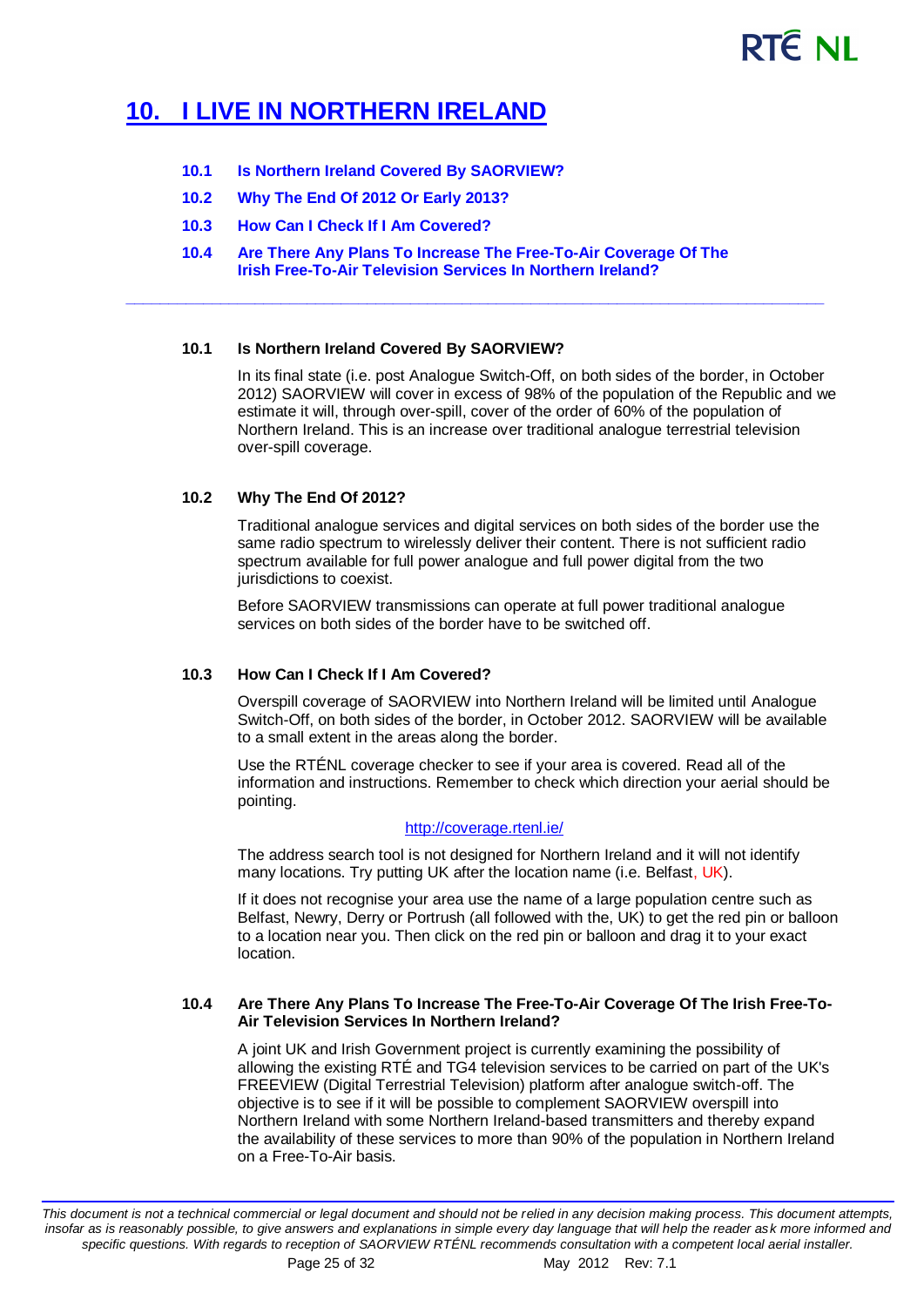# **11. [IRISH FREE TO AIR TELEVISION SERVICES ON](#page-2-4)  [SATELLITE](#page-2-4)**

- **11.1 How Can I Get The Irish Free-To-Air Television Services From A Satellite Without A subscription Or Other Pay Service?**
- **11.2 What Services Can I Get From Satellite?**
- **11.3 When Will The Irish Free-To-Air Services Be Available Free-To-Air From Satellite?**

**\_\_\_\_\_\_\_\_\_\_\_\_\_\_\_\_\_\_\_\_\_\_\_\_\_\_\_\_\_\_\_\_\_\_\_\_\_\_\_\_\_\_\_\_\_\_\_\_\_\_\_\_\_\_\_\_\_\_\_\_\_\_\_\_\_\_\_\_\_\_\_\_\_\_\_\_\_\_\_\_\_**

#### **11.1 How Can I Get The Irish Free-To-Air Television Services From A Satellite Without A subscription Or Other Pay Service?**

RTENL has put a new Free-To-Air satellite solution, SAORSAT, in place which makes it possible for Irish broadcasters (television and radio) to reach every home in Ireland Free-To-Air should they wish to do so.

At present all of RTÉ's television and radio services are carried on SAORSAT. TG4's television service is also carried on SAORSAT.

The SAORSAT platform has capacity to carry additional television and radio services, in addition to RTÉ's, should any broadcasters wish to make their service available on this platform.

For further information look up the SAORSAT information on RTÉNL's website [www.rtenl.ie.](http://www.rtenl.ie/)

#### **11.2 What Services Can I Get From Satellite?**

In addition to the services in section 11.1 above, there are more than 140 commercial satellites with coverage footprints over Europe and of these more than 30 have clearsky-view of Ireland.

These satellites are used for many purposes including, but not limited to, national and international telecommunications, broadband, company to company networks, audio, and television services.

The vast majority of services carried on satellites are protected or encrypted in one form or another to protect their privacy and to eliminate unauthorised access.

There are some Free-To-Air services, such as television and radio, carried on some satellites.

You must be in a location that is covered by the satellite service you wish to receive.

#### *Additionally:*

In order to receive services from any satellite you must have an appropriately equipped satellite dish and an appropriate decoder box and where necessary appropriate authorisation.

Satellite signals are transmitted wirelessly. Every reasonable effort is made to ensure that satellite services are focused on the targeted area, however, wireless signals do not recognise land borders and therefore services intended for one jurisdiction very often overspill into other jurisdictions.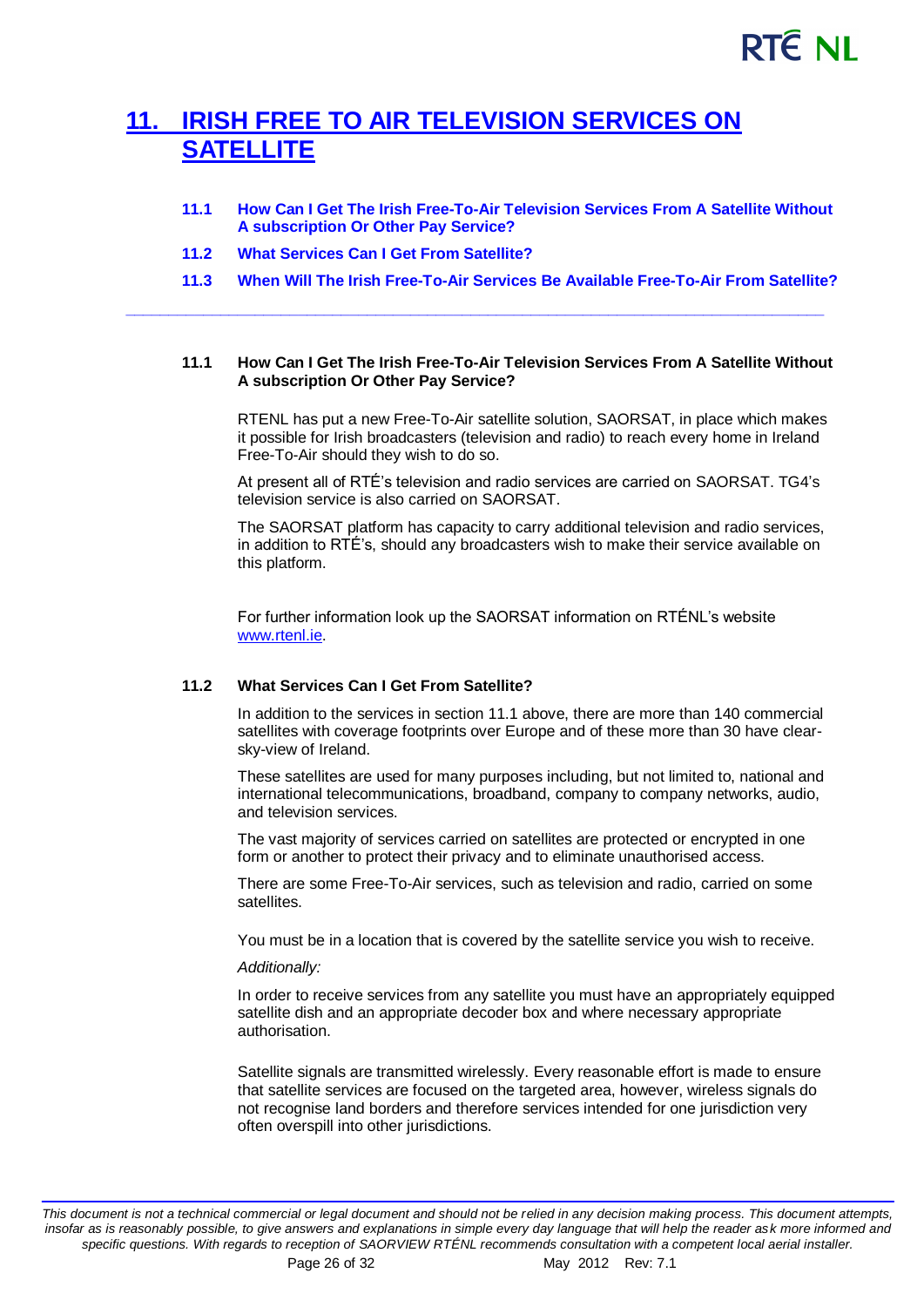

#### **11.3 When Will The Irish Free-To-Air Television Services Available Free-To-Air From Satellite?**

RTENL has put a new Free-To-Air satellite solution, SAORSAT, in place which makes it possible for Irish broadcasters (television and radio) to reach every home in Ireland Free-To-Air should they wish to do so.

At present all of RTÉ's television and radio services are carried on SAORSAT. TG4's television service is also carried on SAORSAT.

The SAORSAT platform has capacity to carry additional television and radio services, in addition to RTÉ's, should any broadcasters wish to make their service available on this platform.

<span id="page-26-0"></span>For further information look up the SAORSAT information on RTÉNL's website [www.rtenl.ie.](http://www.rtenl.ie/)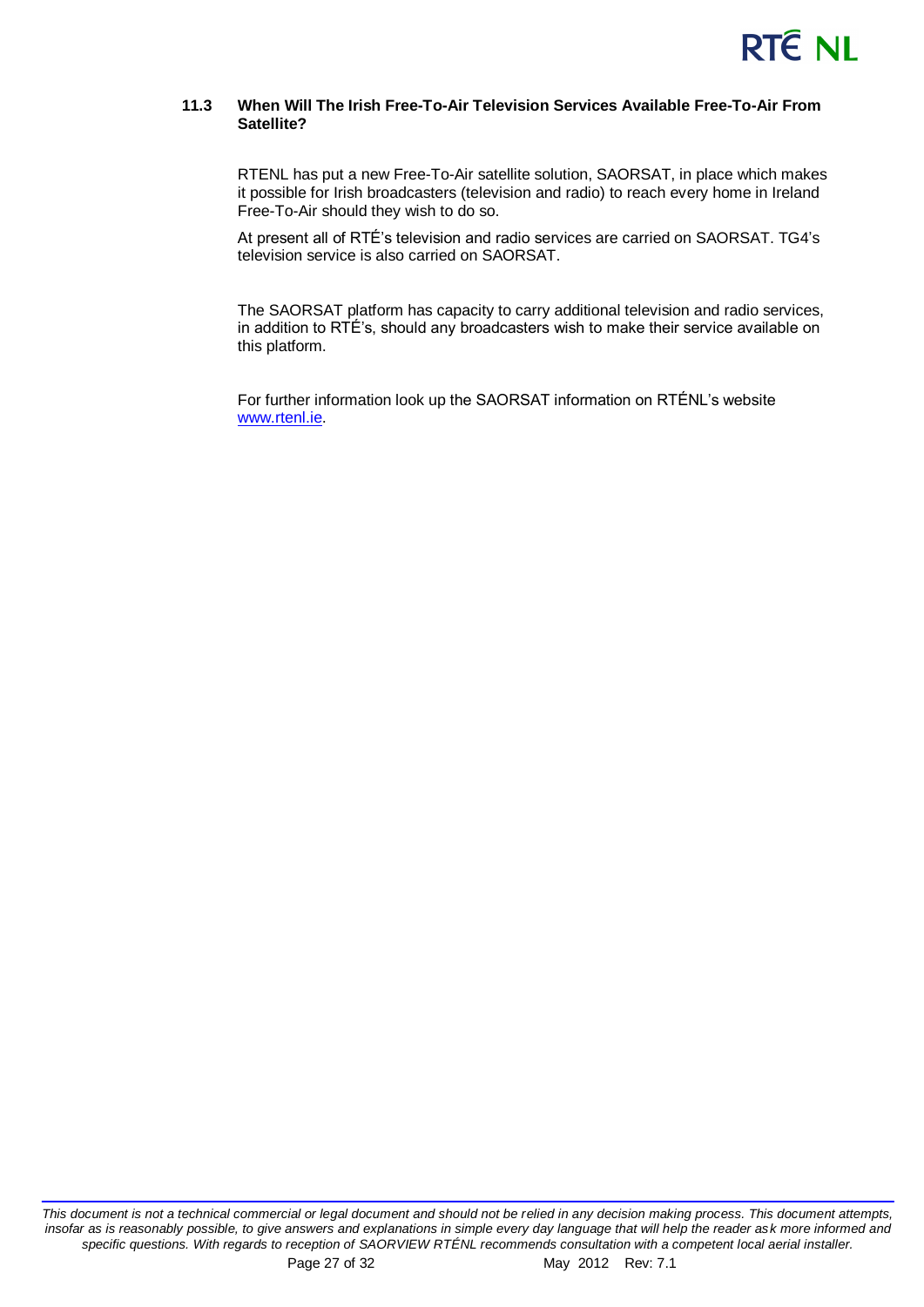# **RTÉ NI**

# **12. [WHO PAYS AND WHAT DOES IT COST?](#page-2-5)**

| 12.1 | In The Future Will I Have To Pay Someone To Continue to Get The Irish<br>Television Services (RTÉ One, RTÉ Two, TV3 & TG4) That I Currently Get for<br>Free? |
|------|--------------------------------------------------------------------------------------------------------------------------------------------------------------|
| 12.2 | Is A Television Licence Still Required When Ireland Moves To Digital?                                                                                        |
| 12.3 | Will The Television Licence Cost Increase Because Of the Move To Digital,<br><b>SAORVIEW?</b>                                                                |
| 12.4 | This Technology Change Is Being Forced On Us By the European Union And The<br>Government. Who Is Going To Pay For My Aerial Work And My Set-Top-Box?         |

- **12.5 Will There Be A Fund To Help Genuine Hardship Cases?**
- **12.6 Why Isn't, At Least Part Of, The €500 Million That The Government Is Getting For Digital Dividend Used To Help People With The Costs (question 3.1)?**
- **12.7 What Does A Set-Top-Boxes, An integrated Digital TV's, Or Aerial Works, Cost?**

#### **12.1 In The Future Will I Have To Pay Someone To Continue to Get The Irish Television Services (RTÉ One, RTÉ Two, TV3 & TG4) That I Currently Get for Free?**

**\_\_\_\_\_\_\_\_\_\_\_\_\_\_\_\_\_\_\_\_\_\_\_\_\_\_\_\_\_\_\_\_\_\_\_\_\_\_\_\_\_\_\_\_\_\_\_\_\_\_\_\_\_\_\_\_\_\_\_\_\_\_\_\_\_\_\_\_\_\_\_\_\_\_\_\_\_\_\_\_\_**

Apart from the ongoing requirement to have a television licence there will be no subscription or other pay per view type service required to receive the Irish Free-To-Air television services (RTÉ One, RTÉ Two, TV3 & TG4). In addition to the existing four services SAORVIEW will also have some additional Free-To-Air television and radio services without subscription.

The Irish services that you currently get Free-To-Air will continue to be available to the population of Ireland on a Free-To-Air basis.

You do not need a subscription service with any party.

You do not need a contract with any party.

#### **12.2 Is A Television Licence Still Required When Ireland Moves To Digital?**

Yes a television licence is still required. In basic terms the Licence if for having the television set rather than what services it shows.

Television licences are granted by the Minister for Communication, Energy and Natural Resources to a person to keep and have possession of a television set. Section 140 of the Broadcasting Act 2009 defines a television set as "any electronic apparatus capable of receiving and exhibiting television broadcasting services broadcast for general reception (whether or not its use for that purpose is dependent on the use of anything else in conjunction with it) and any software or assembly comprising such apparatus and other apparatus". In basic terms if you have a 'television set', you must have a licence. The licence is for having a television set regardless of whether it is in use or not, regardless of whether a signal is available or not and regardless of what signal is used (terrestrial, cable, MMDS, satellite, broadband, etc.). If you have any issues in relation to the purpose and / or payment of TV Licence fees in Ireland that require further clarification please raise these with An Post and / or the Department of Communications, Energy and Natural Resources.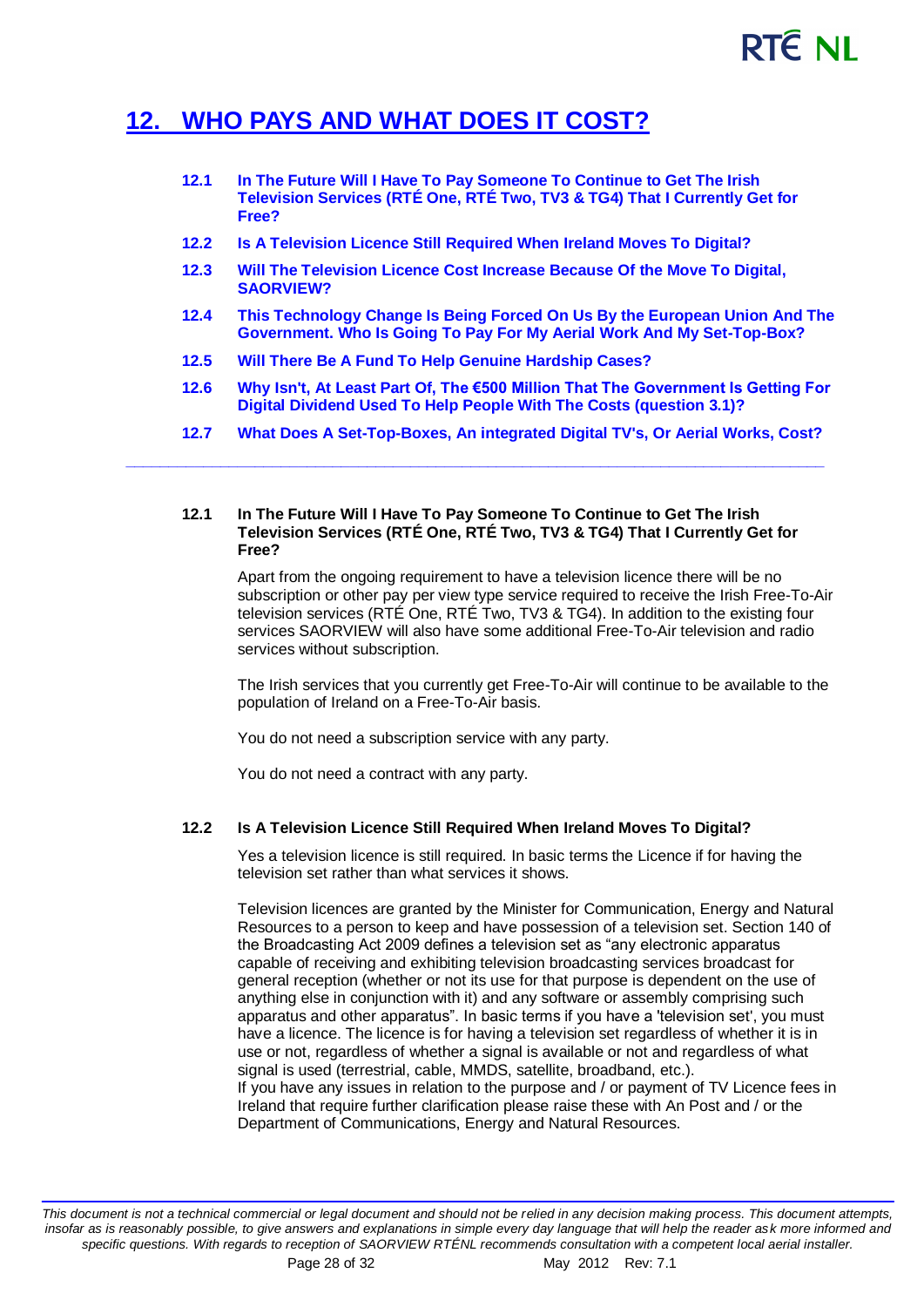

#### **12.3 Will The Television Licence Cost Increase Because Of the Move To Digital, SAORVIEW?**

No. There is no increase in the licence fee for the move to digital television, SAORVIEW.

Rolling out the national infrastructure necessary to transmit SAORVIEW to the population of Ireland has required a substantial up front capital investment by RTÉNL. The efficiencies created by the move to digital technology for SAORVIEW enables RTÉNL to transmit the individual services (RTÉ One, RTÉ Two, TV3 & TG4) for less than it costs using traditional Analogue Terrestrial Television service.

RTÉ, as the provider of two national public service television channels (RTÉ One and RTÉ Two), four national public service radio channels (RTÉ Radio 1 FM, RTÉ Radio 1 LW, RTÉ 2FM, RTÉ Lyric FM & RTÉ RnaG), digital radio services (RTÉ 2XM, RTÉ Choice, RTÉ Junior / Chill, RTÉ Gold, RTÉ Pulse and RTÉ Radio 1 Extra) and other services (RTÉ National Symphony Orchestra, RTÉ Concert Orchestra, RTÉ Vanbrugh Quartet, RTÉ Philharmonic Choir, RTÉ Cór na nÓg, www.rte.ie, RTÉ player, RTÉ Guide, etc.) is the grateful recipient of the largest proportion, but not all, of TV Licence monies collected by An POST on behalf of the Department of Communications, Energy and Natural Resources.

In addition to An POST's own collection costs, a significant percentage of the total licence fee collected is allocated to the Broadcasting Authority of Ireland's Sound & Vision Fund and a further circa €10 million goes to TG4 before the remaining balance is allocated to RTÉ by way of grant-in-aid by the Department of Communications, Energy and Natural Resources. Out of its grant-in-aid allocation RTÉ's provides services to the value of circa €10 million to TG4 without recharge.

RTÉ is not itself involved in the sale of TV Licences as under current legislation the only party legally entitled to sell TV Licences to the general public is An POST (acting the Agent of the Minister for Communications, Energy and Natural Resources). In addition, the Department of Community & Family Affairs (DCFA) distributes TV Licences to eligible social welfare recipients.

Television licences are granted by the Minister for Communication, Energy and Natural Resources to a person to keep and have possession of a television set. Section 140 of the Broadcasting Act 2009 defines a television set as "any electronic apparatus capable of receiving and exhibiting television broadcasting services broadcast for general reception (whether or not its use for that purpose is dependent on the use of anything else in conjunction with it) and any software or assembly comprising such apparatus and other apparatus". In basic terms if you have a 'television set', you must have a licence. The licence is for having a television set (or apparatus) regardless of whether it is in use or not, regardless of whether a signal is available or not and regardless of what signal is used (terrestrial, cable, MMDS, satellite, broadband, etc.). If you have any issues that require further clarification in relation to the purpose and payment of TV Licence fees in Ireland you should be raised these with An Post and / or the Department of Communications, Energy and Natural Resources.

#### **12.4 This Technology Change Is Being Forced On Us By the European Union And The Government. Who Is Going To Pay For My Aerial Work And My Set-Top-Box?**

Unfortunately you have to pay for your own receiver equipment, SAORVIEW Set-Top-Box and any necessary aerial upgrade.

#### **12.5 Will There Be A Fund To Help Genuine Hardship Cases?**

This is an issue for the Department of Communications, Energy and National Resources (DCENR).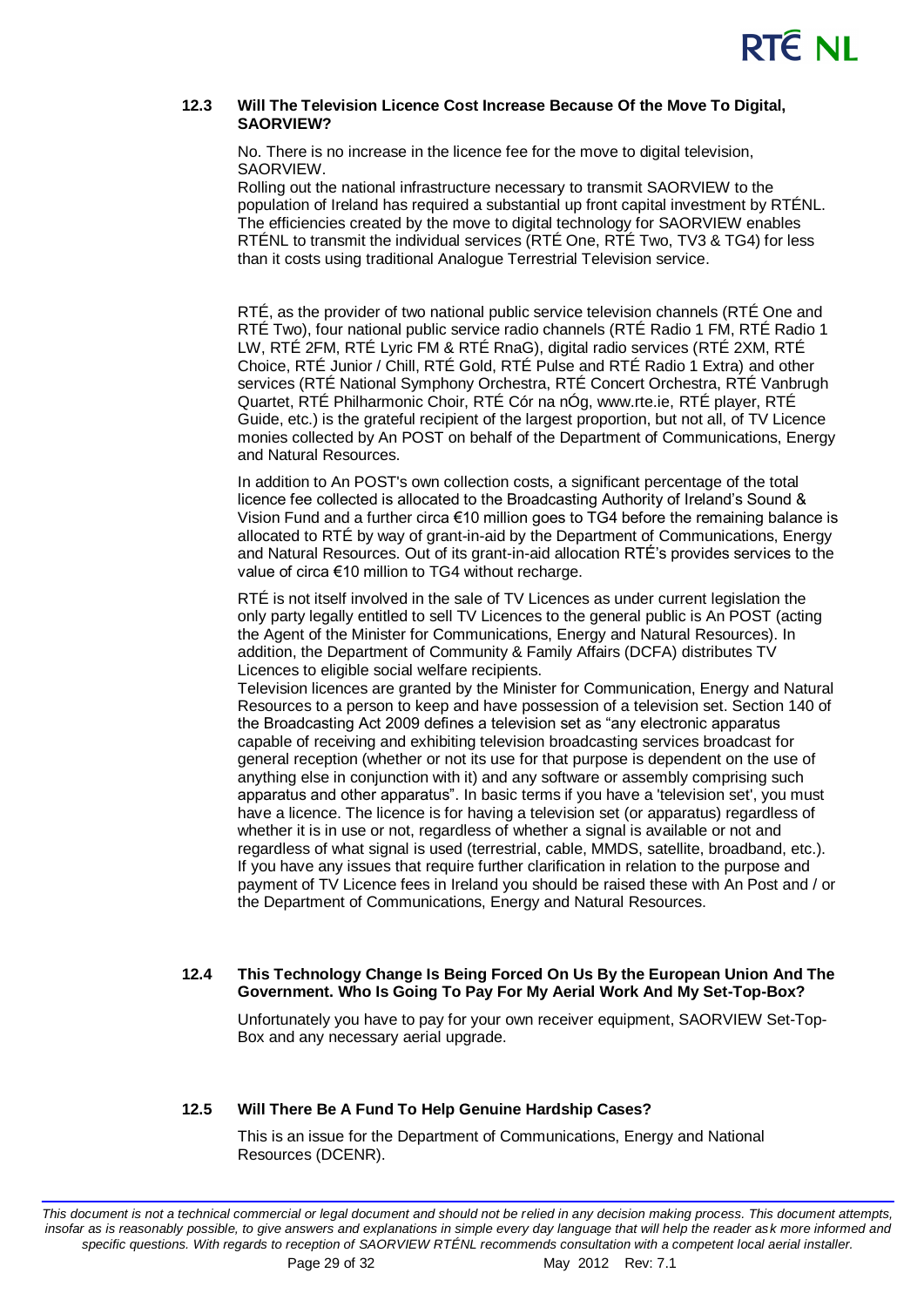

#### **12.6 Why Isn't, At Least Part Of, The €500 Million That The Government Is Getting For Digital Dividend Used To Help People With The Costs?**

The €500 million mentioned (question 3.1), is a Government's estimated value of the benefits of the Digital Dividend to the economy over a ten year period. This is based on new services creating new jobs, using Irish facilities and services and paying taxes.

## **12.7 What Does A Set-Top-Boxes, An integrated Digital TV's, Or Aerial Works, Cost?**

#### **Set-Top-Box**

A SAORVIEW approved Set-Top-Box is currently (Jan 2012) available for around €50.

Some Set-Top-Boxes costing around €80 have some built in recorder functionality but they do require connection to an external hard drive before the record function will work.

Each television needs a Set-Top-Box unless it's a SAORVIEW approved iDTV.

#### **iDTVs**

The cost of iDTV's varies substantially between makes, models, sizes and with the number of additional features (DVD/Blu-Ray, internet browsing, skype, media players, etc.) that are inbuilt into the iDTV.

Basic SAORVIEW approved iDTV's are currently (Jan 2012) available from retailers starting at, or close to, the following price points:

- 16 inch screen c. €130
- 22 inch screen c. €180
- 26 inch screen c. €250
- 32 inch screen c. €270

## **Aerial Works**

Aerial installation costs vary with the complexity of the job and vary a little depending on location in the country. For your average house based on a competent installer, 20 mile round trip and 1 year guarantee:

 **Full Installation of a new rooftop aerial** for SAORVIEW to a single television should cost a maximum of around **€150** (including VAT) fully installed (aerial, chimney/wall bracket, cable-surface clipped, installation.).

#### **Each additional room will cost somewhere between €30 and €45 per room (including VAT).**

- A **basic UHF aerial**, if needed (the vast majority of Free-To-Air homes already have one), can be sourced for around **€20** (including VAT). Good quality aerial can be sourced for around €40 (including VAT).
- A **service call** to redirect an aerial and check over the rest of the aerial installation will cost somewhere **between €50 and €70** (including VAT).
- Reasonable quality **masthead amplifier** with power supply unit costs around **€35**(including VAT).
- Reasonable quality, powered, 4 way **distribution amplifier** costs around **€20** (including VAT).

With any installation if you are disconnecting an old or different aerial or satellite dish and the installer can use the existing cables the cost should drop significantly.

<span id="page-29-0"></span>*The spectrum used for wireless services is becoming more and more congested. This includes the radio spectrum used for television broadcasting which is reducing. As different services are moving closer and closer together cross service interference becomes more of an issue. If you are doing work, or having work done on your television aerial, RTÉNL recommend that you ensure that the aerial is restricted, in so far as is possible, to the television broadcast band only (UHF channel 21 to 60). To protect your television services against interference into the future frequencies / channels above and below this should be filtered out.*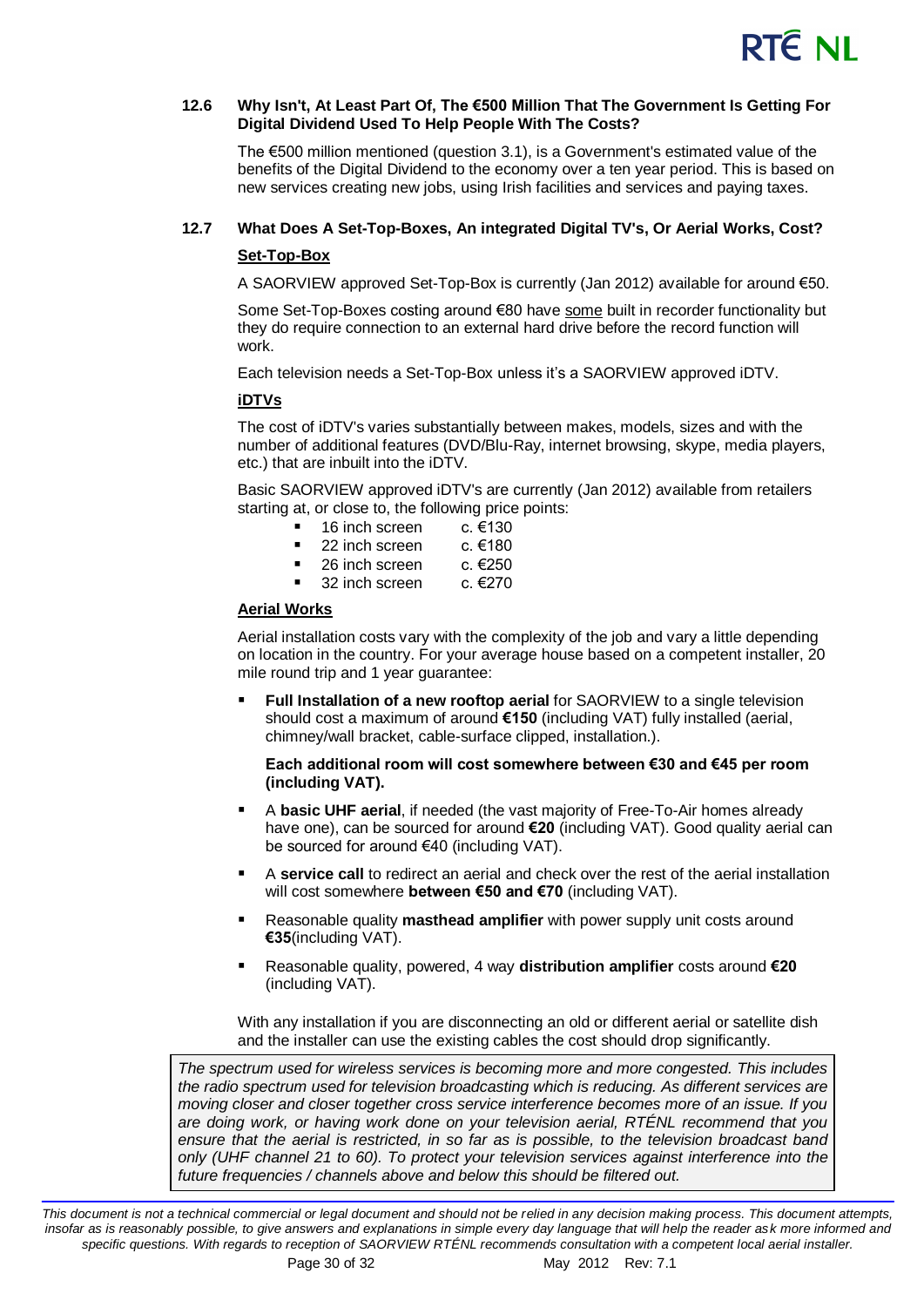# **13. [HOW DO I IDENTIFY A COMPETENT AERIAL](#page-2-6)  [INSTALLER?](#page-2-6)**

## **TAKE THE TIME TO BE COMFORTABLE THAT YOU KNOW EXACTLY WHO YOU ARE LETTING INTO YOUR HOME**

It is important to understand what you need and what you don't need to receive the SAORVIEW or SAORSAT service. If after reading through the available material you are still unsure as to what to do call the SAORVIEW information line or visit a SAORVIEW registered retailer for more information. For a list on SAORVIEW registered retailers in your area go to: [Find a SAORVIEW Registered Retailer.](http://www.saorview.ie/saorview/products-retailers/find-a-retailer/) There are always people who will try to take advantage of people on the back of something new, like the change to digital television. As a general rule, if an offer seems too good to be true – in a leaflet, advert, by phone, e-mail or personal approach – it probably is. Be wary and read the details of the deal carefully.

If you think you've been deceived or misled in relation to the purchase of digital TV receiving equipment, for example a TV, set-top box, aerial or satellite dish or the installation of any of this equipment, contact the National Consumer Agency on 1890 432 432 or 01 402 5555.

## **Finding A Competent Local Installer**

The aerial installation trade in Ireland is unregulated at present. SAORVIEW and or RTÉNL is not in a position to confirm the competence of any aerial installer and therefore **there is no such thing as a SAROVIEW installer.** However, SAORVIEW can direct you to a number of trade bodies with competence in this area who undertake vetting and registration of their members. If you require an aerial installer, the following organisations are recognised by SAORVIEW will be able to provide you with a list of registered members in your area.

- Confederation of Aerial Industries Ltd.
- Irish Satellite and Aerial Association
- National Guild of Master Craftsmen







<http://www.cai.org.uk/component/content/article/474> <http://www.isaa.tv/isaamap.htm> <http://www.nationalguild.ie/>

As with any service, make sure the companies or individuals you deal with are well established. If someone is coming to your home to do some work, it is always advisable to check their track record and ask for references from previous clients. Ask your friends, relatives and neighbours who may have received similar services for recommendations - it is always best to deal with someone you know.

### **Be safe. Neither SAORVIEW nor RTÉ will ever send anyone to your door to check your television or aerial.**

Neither SAORVIEW nor RTÉ has commissioned or endorsed any door-to-door sales activities under the SAORVIEW, SAORSAT or RTÉ brands. The SAORVIEW or SAORSAT logos are not permitted for use by any direct sales companies. Any approach from door-to-door sellers purporting to be acting for SAORVIEW or SAORSAT is categorically not endorsed by SAORVIEW or RTÉ.